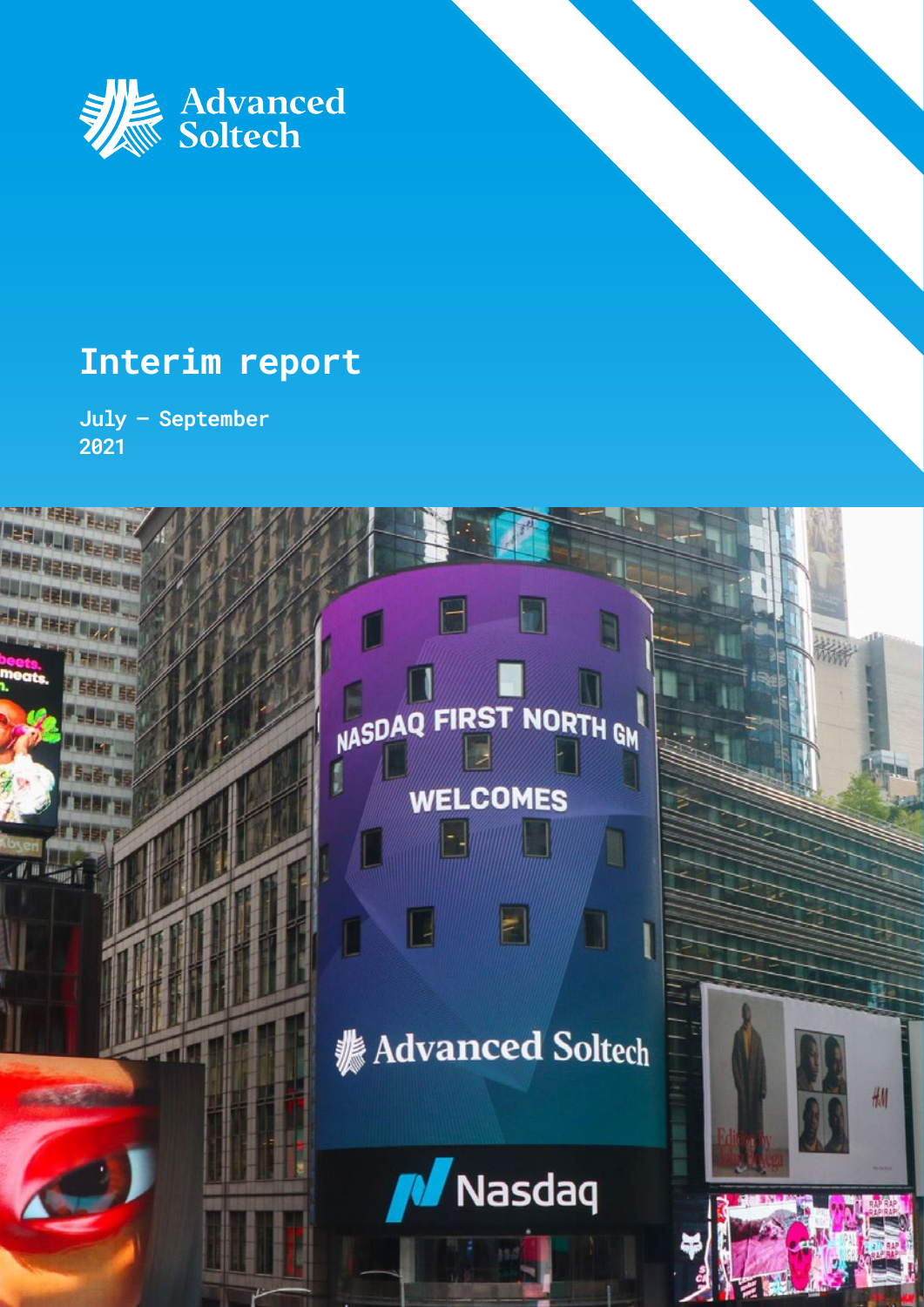## **Advanced Soltech listed on First North The climate challenge creates great demand for solar energy**

During the quarter, demand from Chinese customers remained high. Advanced Soltech's 134 solar power plants produced a total of 49 million kilowatt hours of electricity, thereby reducing China's CO2 emissions by approx. 30,000 tonnes. New orders corresponding to 13.6 MW were signed. At the end of the period, the total installed capacity was 192.5 MW. A new issue of preferred shares provided the company with SEK 71 million before issue costs. After the end of the period, the company's share was listed on the Nasdaq First North Growth Market on October 29th.

## **Third quarter 2021, in short**

- During the quarter, the company installed a total of 0.0 (3.3) MW of roof-based solar energy plants and had 192.5 (143.3) MW installed and revenue-generating capacity at the end of the quarter.
- During the quarter, 49 (41) million kWh were produced, which reduced China's CO2-related emissions by approximately 30,000 (25,000) tonnes.
- At the end of the quarter, the company had 51 (55) MW in subscribed orders, as well as projects in progress of 125 (134) MW.
- During the quarter, the company signed eight contracts amounting to a total installed capacity of 13.6 MW.
- The company receives SEK 71.0 million before deductions for issue costs in new issues of preference shares.
- Advanced Soltech is granted unsecured local bank loans of CNY 40 million (approx. SEK 54 million) at an interest rate of approx. 4.6%.

## **Third quarter 2021, in numbers**

- Revenues (sales of electricity and subsidies) amounted to SEK 47.1 (44.3) million, an increase of 6 percent compared with the previous year.
- Net sales (sales of electricity) have increased with 22 percent from SEK 28.6 million to SEK 34.9 million, which is due to the company's portfolio of solar energy plants growing.
- Other operating income (subsidies) has decreased from SEK 15.6 million to SEK 12.2 million.
- Operating expenses amounted to SEK 23.9 (16.1) million, an increase of 48 percent. The biggest items to the increase are that costs for maintenance of solar energy plants and roof rents have increased, and that the company has strengthened the management. The increase is in line with the company's plan for growth.
- • Operating profit for the quarter amounted to SEK 23.2 (28.2) million, a decrease of 18 percent compared with the previous year.
- • Profit for the year after financial items and tax amounted to SEK 12.4 (-6.6) million and is affected by a non-cash flow-

affecting currency effect of SEK 22.1 (-2,4) million. Adjusted for this item, profit for the year amounted to SEK -9.7 (-4.2) million.

- Total cash flow for the quarter amounted to SEK 21.1 (-49.6) million.
- The number of employees at the end of the period was 15 (15).
- According to the company's estimate, the effects of the Corona pandemic affected the company by SEK -1.4 (-2.0) million during the quarter, due to declining revenues due to a general price reduction of electricity tariffs.

## **First nine months of 2021, in numbers**

- Revenues amounted to SEK 119.8 (103.3) million, an increase of 16 percent compared with the previous year.
- • Operating profit amounted to SEK 52.0 (59.9) million, a decrease of 13 percent compared with the previous year.
- • Profit after financial items and tax amounted to SEK 12.0 (-43.3) million and is affected by a non-cash flow-affecting currency effect of SEK 58.7 (-8.5) million. Adjusted for this item, the result amounted to SEK -46.7 (-34.9) million.
- Total cash flow amounted to SEK -24.5 (-28.4) million.
- According to the company's estimate, the effects of the Corona pandemic affected the company by SEK -3.3 (-12.5) million, due to declining revenues due to a general price reduction. The first quarter of 2020 was affected in larger extent of the Corona pandemic.

## **Significant events after the end of the period**

- On October 29, 2021, trading began with Advanced Soltech's share on the Nasdaq First North Growth Market. In connection with the IPO, the company received issue proceeds, before issue costs, of SEK 198 million.
- Price increases for electricity of approx. 15% in Advanced Soltech's most important province.
- Advanced Soltech signed eleven contracts amounting to an installed capacity of 22.7 MW with nine customers.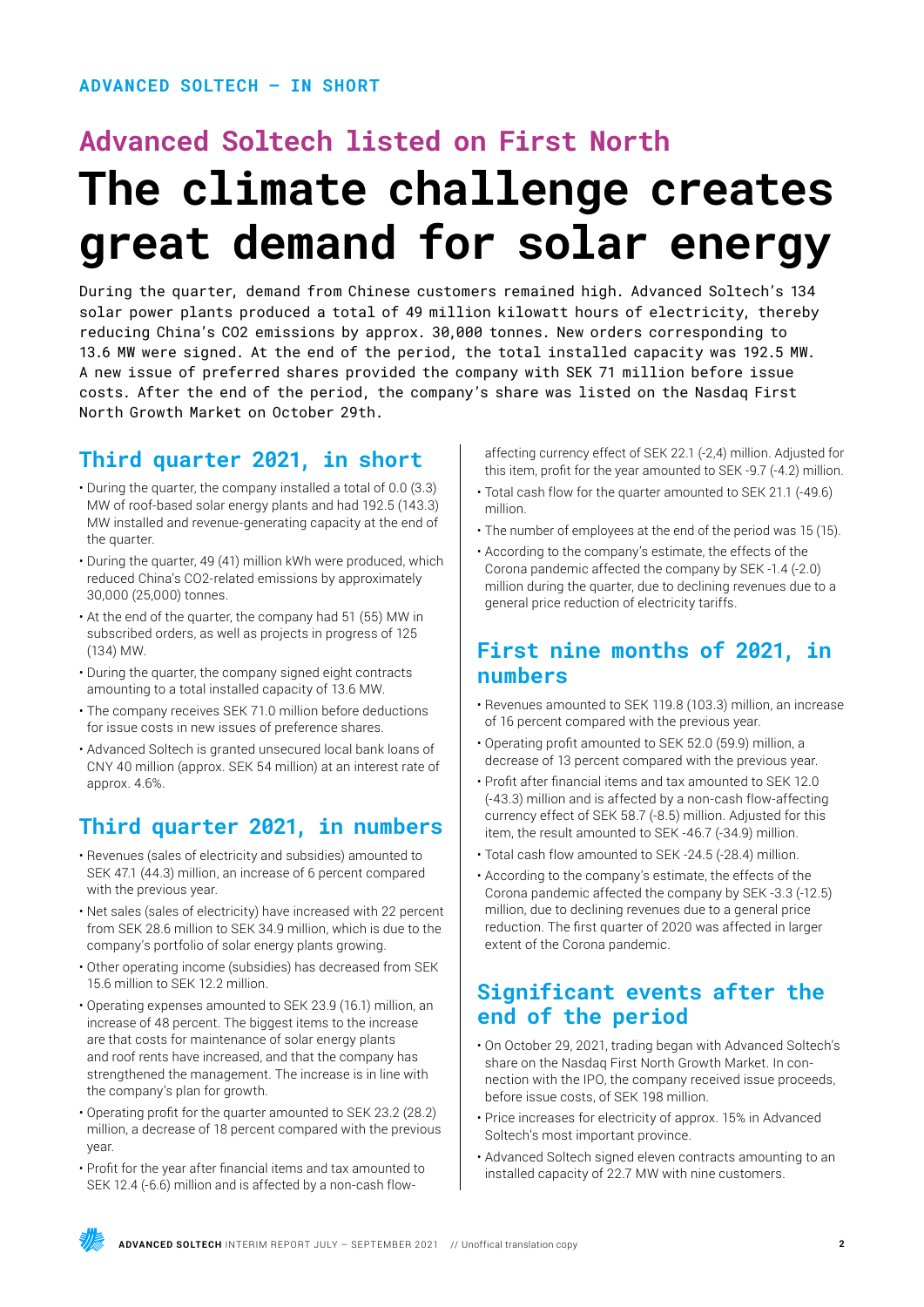## **ADVANCED SOLTECH – IN SHORT**

## **Key performance measures**

| <b>Financial Key performance measures</b>             | 210701-<br>210930 | 200701-<br>200930 | 210101-<br>210930 | $200101 -$<br>200930 | 200101-<br>201231 |
|-------------------------------------------------------|-------------------|-------------------|-------------------|----------------------|-------------------|
| Net revenue share of total revenue                    | 74%               | 65%               | 76%               | 60%                  | 62%               |
| <b>EBIT</b>                                           | 23,215            | 28,187            | 51,988            | 59,936               | 76,179            |
| EBIT%                                                 | 49%               | 64%               | 43%               | 58%                  | 55%               |
| <b>EBITDA</b>                                         | 36,466            | 37,377            | 88,524            | 89,894               | 115,251           |
| EBITDA%                                               | 77%               | 84%               | 74%               | 87%                  | 83%               |
| Amortization of capitalised borrowing costs           | 6,713             | 9,178             | 20,080            | 19,274               | 22,945            |
| Interest expenses                                     | 21,827            | 20.106            | 64.810            | 64.678               | 85,656            |
| Net result per share $(*)$                            | 0.56              | $-0.33$           | 0.53              | $-2.30$              | -4.97             |
| Operational Key performance measures (**)             |                   |                   |                   |                      |                   |
| Produced electricity, millions of kWh                 | 49                | 41                | 127               | 97                   | 124               |
| Reduction of China's CO2-related emissions,<br>tonnes | 30.000            | 25,000            | 79.000            | 60.000               | 77,000            |

| <b>Financial Key performance measures</b>   | 2021-09-30 | 2020-09-30 | 2020-12-31 |
|---------------------------------------------|------------|------------|------------|
| Interest-bearing debt                       | 1,025,331  | 1,017,552  | 977,322    |
| Net interest-bearing debt                   | 973,721    | 946,350    | 903,997    |
| Equity ratio                                | 21%        | 19%        | 16%        |
| <b>Operational Key performance measures</b> |            |            |            |
| Installed capacity, MW                      | 192        | 143        | 177        |
| Average remaining contract time, years      | 17.8       | 17.4       | 17.8       |
| Signed orders, MW                           | 51         | 55         | 38         |

(\*) Recalculated for split and 1 preference share is counted as 1 share



## **Produced electricity in millions of kWh for the period 2017 – 2021**

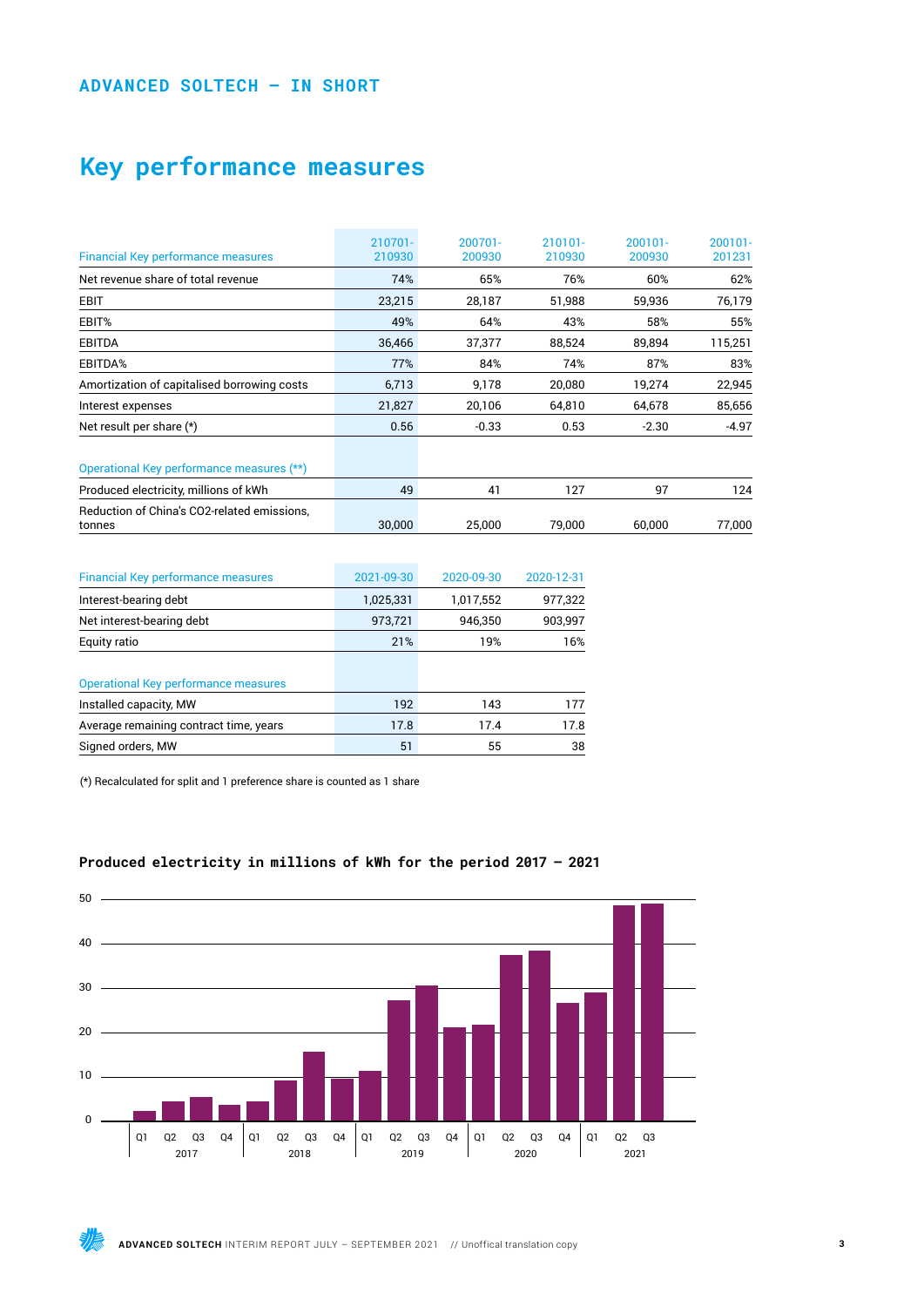## **COMMENTS FROM THE CEO**



**China's conversion from coal requires huge amounts of green electricity**

**The listing, an important milestone for the company's continued growth**

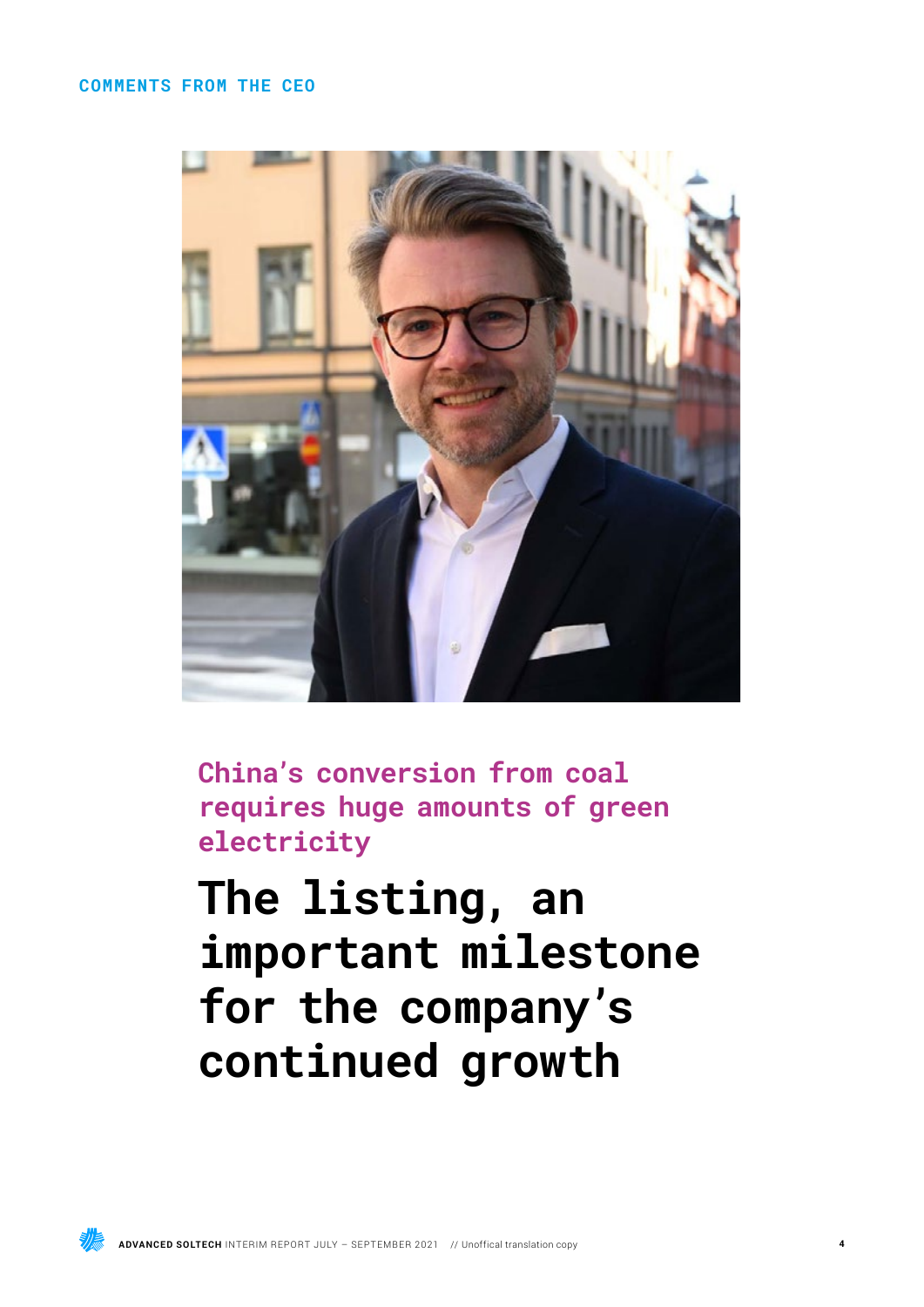## **"Advanced Soltech can make a real difference with its solar power plants"**

Max Metelius CEO

We have passed the third quarter of the year, and I can state that it was an intensive quarter in several ways, but also one where we, through the preparations for the IPO we successfully completed in October, were able to take several important steps in Advanced Soltech's development. In parallel with our preparatory work, our operations in China ran at an uninterrupted pace and we were able to sign no less than eight new contracts, which together amounted to 13.6 MW. Demand from the Chinese market remains good, as evidenced by the fact that we signed eleven new contracts in October and November, which together amounted to 22.7 MW, which gives us a very strong order book.

**During the quarter,** we did not install any new capacity, mainly because we did not have access to the necessary financing pending our listing. Most of our construction of solar energy plants usually takes place in the fourth quarter. The existing plants, with a total capacity of 192.5 MW, produced a total of 49 million kWh, which helped reduce China's CO2 related emissions by no less than approx. 30,000 tonnes. Our revenues for the quarter, SEK 47.1 million, meant an increase compared with the previous year. Normally, the third quarter of the year is the most profitable for us, but this year China was hit by extensive rain during the period, which negatively affected production and our revenues.

Two weeks ago, the COP 26 climate summit in Glasgow ended. As a representative of a company that works with renewable energy, it felt like a big step forward and a strong signal when almost all countries agreed that we must scale down the use of fossil fuels. It will increase both interest in and pressure for more green investments worldwide.

At the same time, China's economy is growing very fast. something that requires enormous amounts of electricity, electricity that today is mainly produced by coal-fired power plants. Now they are working to break that development and to develop renewable solutions. One way to drive the transition is to raise electricity prices, probably not for ordinary households, but well for industries and commercial players, which are our customers in China. Higher electricity prices benefit us, but the really interesting thing is to be a part of climate change. Sweden's emissions are negligible in this context, but an investment in solar energy in China provides 80 times greater exchange in the form of reduced CO2 emissions, compared with the corresponding investment in Sweden. Advanced Soltech can make a real difference with its solar power plants.

In Sweden, the listing work took both time and resources, but I can also state that the screening has made Advanced Soltech a much better and more transparent company. The process was not entirely easy when Swedish rules were to be applied to our operations in China, but through this we have taken an important step in our development. We have new long-term owners who are value-driven and have a strong environmental focus. Through our new issue of preference shares of SEK 71 million and our issue of SEK 198 million in connection with the listing, we can develop our capital structure. This enables more cost-effective financing of our upcoming projects. The conditions for dealing with financing issues, which have previously been a bottleneck, are better than ever. Now we can move on, build a larger order base and at the same time build new revenue-generating solar energy plants.

I once said that Advanced Soltech has the right team, the right product, and is in the right market. Now the work continues, in Sweden and in China, to build a long-term strong business – for the environment, our customers and our shareholders.

November 2021

Max Metelius CEO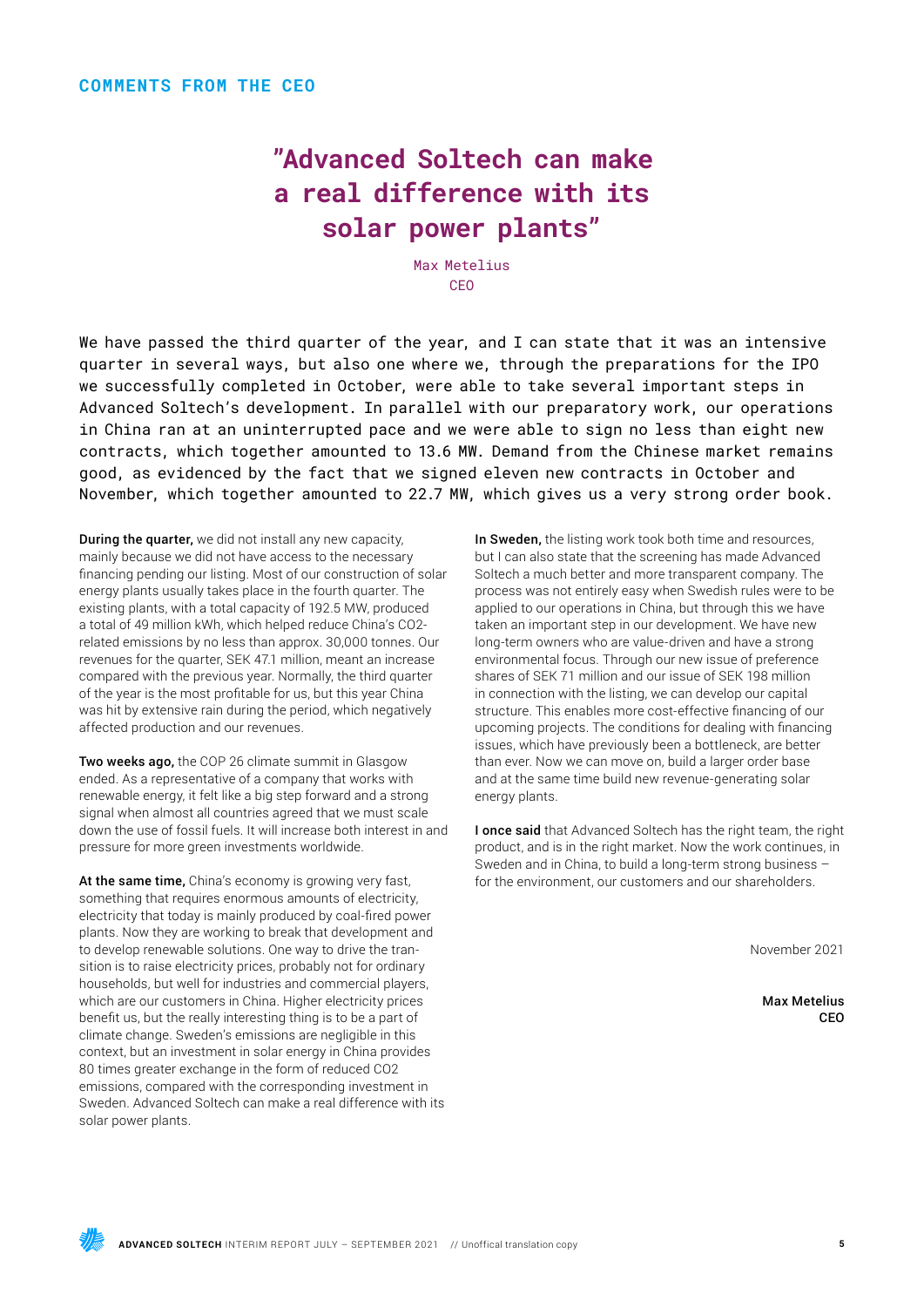## **Business model, market and customers**

Advanced Soltech Sweden AB (publ) ("ASAB") has a clear cut business model and access to a very large market with many potential customers, both among private companies and state-owned businesses.

## **Vision**

ASAB was founded with the goal of accelerating the transition to renewable energy in China by offering electricity generated from solar energy as a service. The vision is to become a driving force in sustainable energy production to secure a better future for the planet and future generations.

#### **Business model**

ASAB is a green energy producer that finances, owns and operates roof-mounted solar energy plants in China. The customer does not pay for the solar power plant or maintenance, in exchange for the customer buying the electricity that the plant produces at a pre-agreed price during a contract period of 20 years. Electricity purchased from ASAB is priced at a discount of approximately 10–15 percent compared with the price the customer pays for electricity from the electricity grid. The electricity that the customer does not buy is sold to the electricity grid, which ensures almost 100 percent uptake of the electricity generated by ASAB's projects. ASAB normally has a gross return on its new facilities of 12-15 percent.

After the end of the 20-year contract period, the contract is automatically extended by five years, unless the customer chooses to terminate the contract and requests eviction. The customer can also buy the facility at a pre-agreed price.

If a property is sold during the contract period, the customer must either buy the facility from ASAB or, after ASAB's approval, ensure that the new property owner takes over the contract.

## **Subsidies**

Although ASAB's business model is commercially feasible, subsidies are another source of income.

The subsidy amount for a specific project is determined before the construction of the solar energy plant begins, when the local grid operator evaluates the design of the project. The commitment of the authorities to pay subsidies includes both an interest rate, the CNY amount per kWh generated and a duration, the number of years that the state unit undertakes to pay subsidies. The duration of the subsidies varies between two and 20 years, depending on whether the subsidies come from the district and city level or from the state or regional level.

In April 2021, new rules were introduced which mean that no new facilities receive subsidies. This was an expected development, as the facilities currently show a good return without subsidies. Already approved subsidies remain in place for the lifetime of the contract.



- ASAB sells solar PV electricity produced on the rooftop to the customen actory owner at a ~10-15% discount price compared to the  $\left( 1\right)$ grid price
- If the customer/factory owner does not purchase the electricity produced by the solar PV, ASAB sells the electricity produced directly  $(2)$ to the grid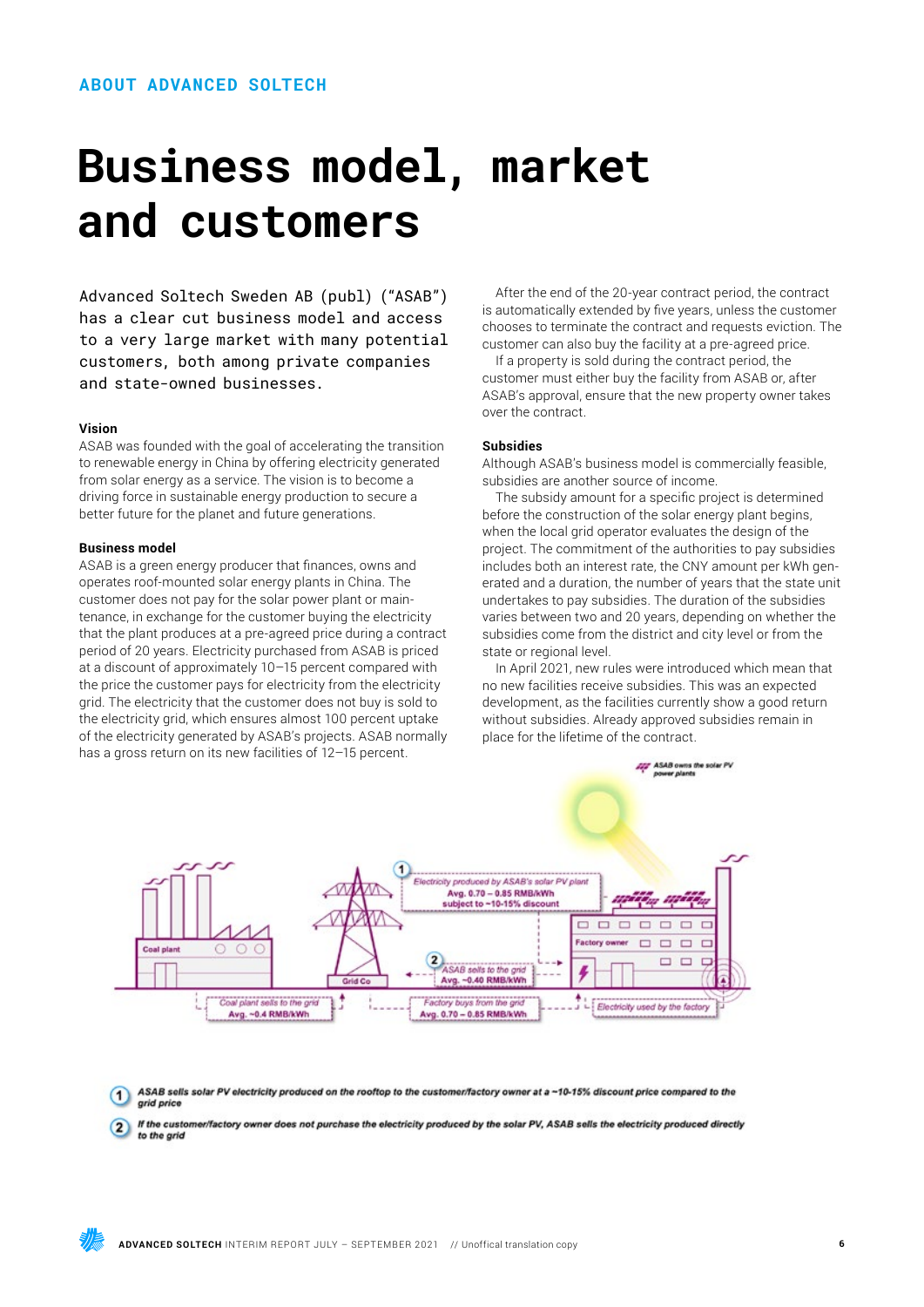## **ABOUT ADVANCED SOLTECH**

## **Installed capacity per region (MW)**

1

1 1

6

16 47

3

106

8

 $\overline{2}$ 

 $\overline{2}$ 

## **Market**

When ASAB evaluates which regions the company wants to be present in, there are three main factors to take into consideration, solar irradiation, the local electricity price and the accessible customer base. All of these factors are important for ASAB to achieve long-term profitability in its operations. ASAB's market consists entirely of China, primarily the country's eastern regions, which are also the most industrialized and economically developed. This region provides an ideal mix of customer base, electricity prices and solar irradiation.

China's political leadership has over time made several decisions aimed at reducing the country's dependence on coal, a resource that today supplies more than 60 percent of the electricity production. The so-called 30-60 target means that carbon dioxide emissions will begin to decrease from 2030 and that the country will be completely climate-neutral by 2060.

An important part of the transition to carbon neutral economy will be based on solar energy, and in June 2021 a directive was issued stating that a large part of the suitable roof surfaces that are available will be covered with solar panels. The directive, issued by the Chinese Energy Agency, sets a goal that at least 50 percent of the available roof area of buildings that house government operations should be covered with solar panels. For public buildings, such as schools and hospitals, the corresponding target is at least 40 percent and for commercial and industrial buildings at least 30 percent. Although ASAB does not yet know the details of how this will be put into practice, the general perception in the market is that the directive is very positive for the solar energy sector.

ASAB also sees that both foreign and Chinese investors are now beginning to take an interest in the business model with roof-based solar energy that the company offers. Although this will in the long run mean increased competition, ASAB sees it primarily as a confirmation that the company is working according to the right strategy. ASAB also has an advantage in the form of an established and functioning organization with great trust among customers, something that takes time to build.

## **Customers**

ASAB's customers are active in a wide range of areas, from the automotive and textile industries to brewing operations, but also in government operations. In total, just over 80 percent of customers are active in the private sector. What the customers have in common is that they are extensive organizations with a large number of employees. A customer base with mainly large customers, also spread across different industries, gives ASAB's operations long-term stability. A prerequisite for ASAB, however, is that customers have access to large free roof areas, as a photovoltaic system on average takes up approximately 15,000 square meters. Those of ASAB's customers who today have the largest installed capacity are found in machine manufacturing and the basic industry and are in the range of 100 to 500 employees (for more detailed information, see the tables below).

The reason why customers choose Advanced Soltech is that they get access to green electricity in an easy way and at a lower price than the electricity they can buy from the grid. ASAB carries out a thorough assessment of its customers' creditworthiness. Today, the company has 127 customers, which means that the counterparty risk is very diversified, something that distinguishes ASAB from similar companies which sell to the public electricity grid and thus has a weaker negotiating position and only one off-taker.

The rapid growth and conversion to alternative energy sources gives ASAB, which has proven experience in identifying suitable solar energy projects, coupled with efficient installation methods, good opportunities for continued profitable development. The risks that exist in the market are mainly associated with the fact that the infrastructure, including electricity production, is strongly regulated and dependent on permits and ultimately political decisions.

Another driving force is environmental benefits. Through its operations, ASAB contributes to a way of reducing climate emissions and major environmental benefits through reducing air pollution.



## **Installed capacity per industry (MW)**

**ASAB's customers – numbers of employees (FTE)** 

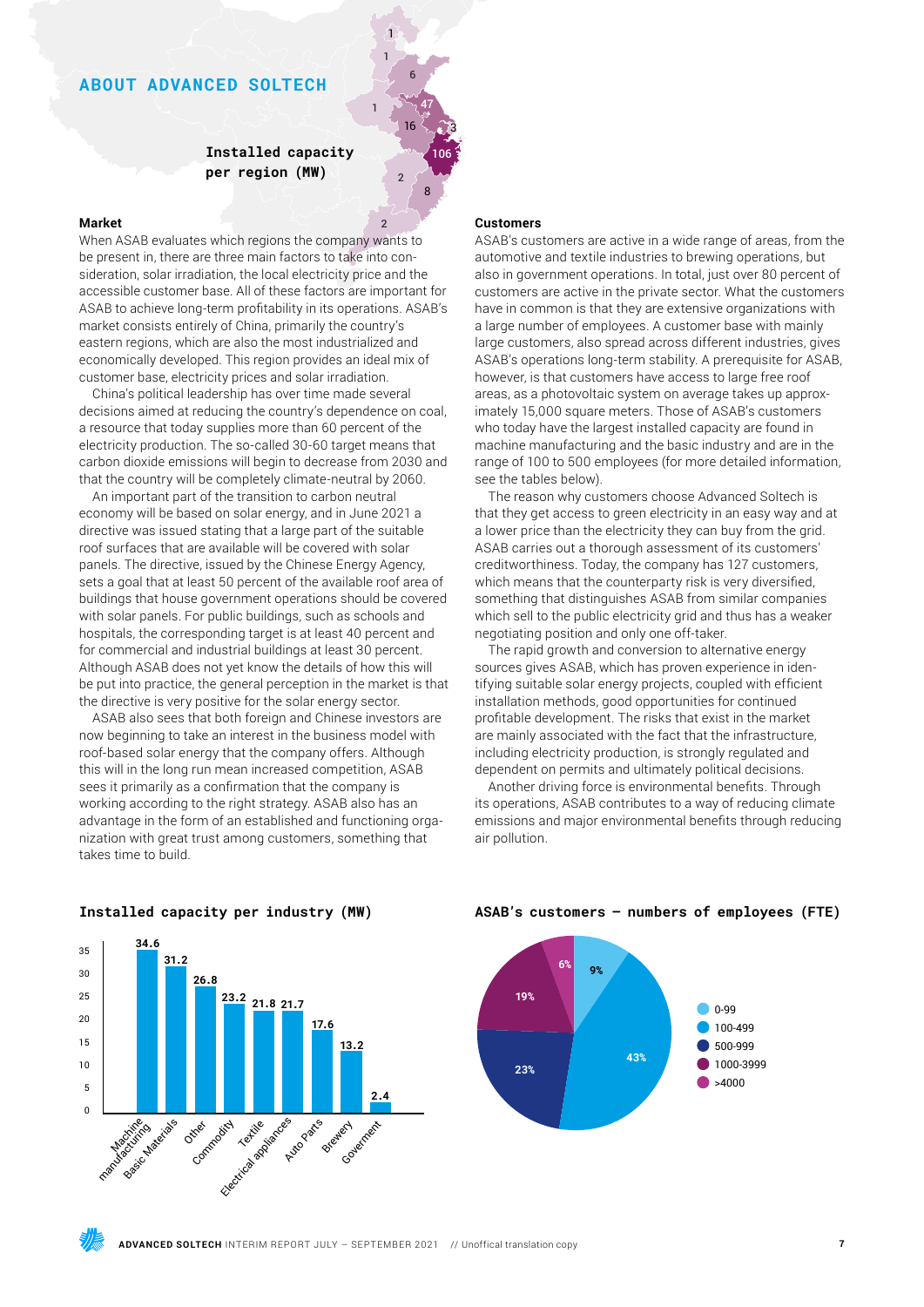# **Financial information for the group**

The Board of Directors and the CEO for Advanced Soltech Sweden AB (publ) ("ASAB") may hereby submit an interim report for the period July–September 2021.

## **The Group's net sales and results for the quarter**

- Revenues (sales of electricity and subsidies) amounted to SEK 47.1 (44.3) million, an increase of 6 percent compared with the previous year. During the quarter, it rained significantly more than normal, which had a negative effect on revenues.
- Net sales (sales of electricity) have increased with 22 percent from SEK 28.6 million to SEK 34.9 million, which is due to the company's portfolio of solar energy plants is growing.
- Other operating income (subsidies) has decreased from SEK 15.6 million to SEK 12.2 million.
- Operating expenses amounted to SEK 23.9 (16.1) million, an increase of 48 percent. The biggest items to the increase are that costs for maintenance of solar energy plants and roof rents have increased, and that the company has strengthened the management. The increase is in line with the company's plan for growth.
- • Operating profit amounted to SEK 23.2 (28.2) million, a decrease of 18 percent compared with the previous year.
- Interest expenses and similar income items amounted to SEK 32.5 (32.3) million.
- Exchange rate difference amounted to SEK 22.1 (-2.4) million and was mainly attributable to a change in SEK against CNY (-3.1 percent since June 30th) respectively SEK against EUR (-0.8 percent). For the same period last year, the change was for SEK against the CNY (0.1 per cent since June 30th) respectively SEK against EUR (-0.6 per cent). The exchange rate difference arises through translation of assets and liabilities, with amounts in currency which is not the respective company's accounting currency. The amount is unrealized and do not affect the cash flow.
- Profit after tax amounted to SEK 12.4 (-6.6) million.

## **The Group's cashflow for the quarter**

- The Group's total cash flow amounted to SEK 21.1 (-49.6) million.
- Current operations generated a cash flow of SEK -80.0 (-8.7) million. The single largest item that affects cash flow is accounts payable.
- Investment activities generated a cash flow of SEK -5.6 (-3.2) million, which for the most part consists of investment in ongoing and new solar panels.
- Financing activities generated a cash flow of SEK 106.6 (-37.7) million, when new short-term loans were raised, and new issues were carried out. For previous year a short-term bank loan of SEK 37.6 million was repaid.

## **The Group's financial standing and liquidity at the end of the period**

- Total assets amounted to SEK 1,480 (1,312) million.
- Tangible fixed assets amounted to SEK 1,196 (951) million, which for the most part consists of solar energy plants.
- • Financial fixed assets amounted to SEK 73 (101) million, which mainly consists of the VAT claim, which arises when the company invests in new solar energy plants.
- Cash and bank amounted to SEK 52 (21) million.
- Equity amounted to SEK 312 (249) million.
- Long-term liabilities amounted to SEK 972 (957) million, consisting of bond loans less capitalized borrowing costs, and loans from the two main owners and one smaller external loan.
- Current liabilities amounted to SEK 188 (98) million, the largest the item consists of accounts payable.

## **The Group's net sales and results for the first nine months**

- Revenues (sales of electricity and subsidies) amounted to SEK 119.7 (103.3) million, an increase of 16 percent compared with the previous year. During the quarter, it rained significantly more than normal, which had a negative effect on revenues.
- Net sales (sales of electricity) have increased with 45 percent from SEK 62.6 million to SEK 90.4 million, which is due to the company's portfolio of solar energy plants is growing. For the first quarter previous year, net sales was effected due to Covid-19 outbreak.
- Other operating income (subsidies) has decreased from SEK 40.8 million to SEK 29.3 million.
- Operating expenses amounted to SEK 67.7 (43.3) million, an increase of 48 percent. The biggest items to the increase are that costs for maintenance of solar energy plants and roof rents have increased, and that the company has strengthened the management. The increase is in line with the company's plan for growth.
- Operating profit amounted to SEK 52.0 (59.9) million, a decrease of 13 percent compared with the previous year.
- Interest expenses and similar income items amounted to SEK 97.1 (94.9) million.
- Exchange rate difference amounted to SEK 58.7 (-8.5) million and was mainly attributable to a change in SEK against CNY (-8.4 percent since December 31st) respectively SEK against EUR (-1.6 percent). For the same period last year, the change was for SEK against the CNY (1.0 per cent since December 31st) respectively SEK against EUR (-1.0 per cent). The exchange rate difference arises through translation of assets and liabilities, with amounts in currency which is not the respective company's accounting currency. The amount is unrealized and do not affect the cash flow.
- Profit after tax amounted to SEK 12.0 (-43.3) million.

## **The Group's cashflow for the first nine months**

- The Group's total cash flow amounted to SEK -24,5 (-28,4) million.
- Current operations generated a cash flow of SEK 21,5 (-28,9) million.

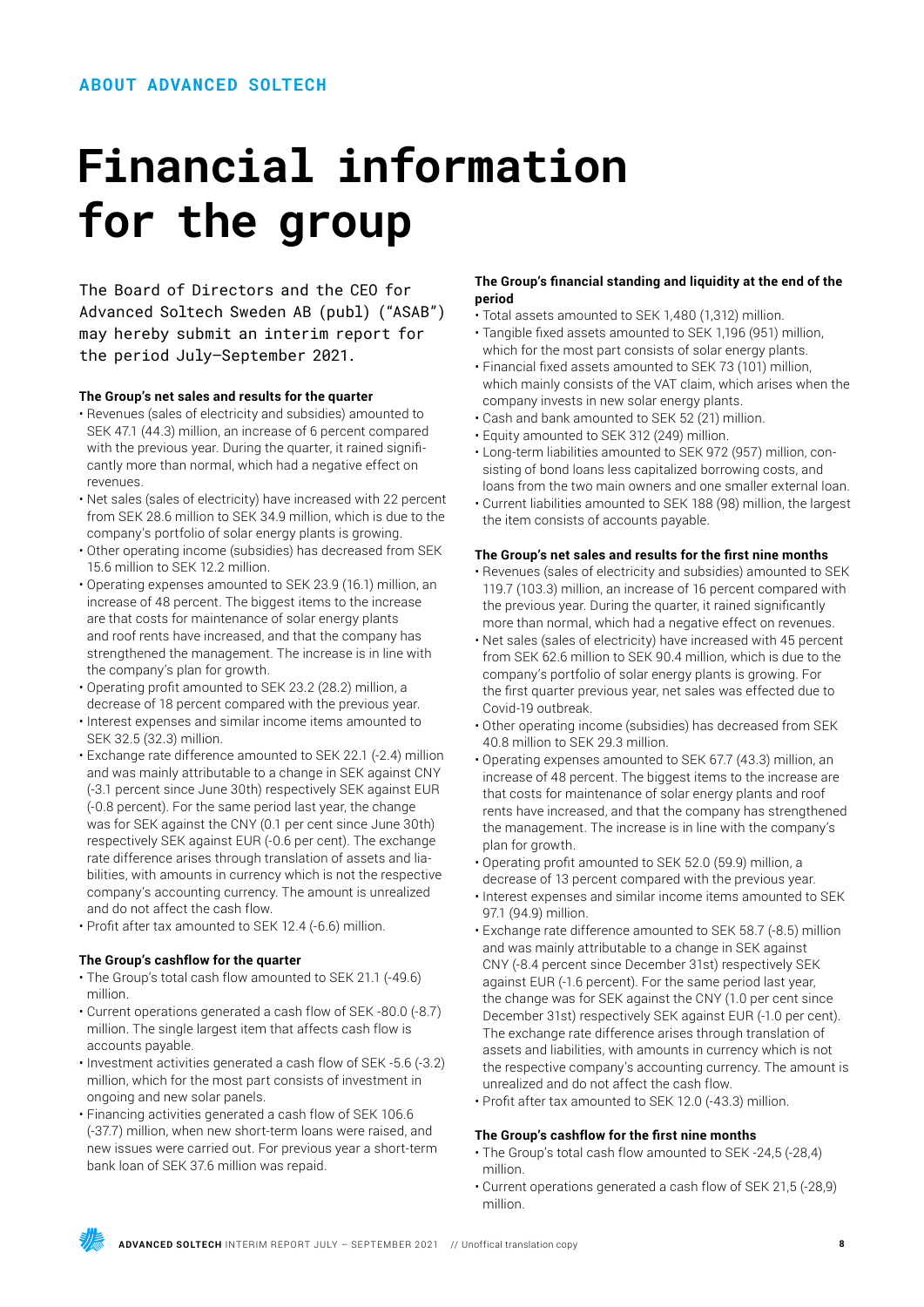## **ABOUT ADVANCED SOLTECH**

- Investment activities generated a cash flow of SEK -151,9 (-47,6) million, which for the most part consists of investment in ongoing and new solar panels.
- Financing activities generated a cash flow of SEK 106,0 (48,2) million, when new short-term loans were raised, and new issues were carried out. For previous year, new issues were carried out and a short-term bank loan of SEK 37.6 million was repaid.

## **The parent company's numbers for the quarter**

- Revenues amounted to SEK 1.8 (0.6) million, mainly invoiced service for the Chinese subsidiaries.
- Operating expenses amounted to SEK 3.4 (3.0) million.
- • Operating profit amounted to SEK -1.6 (-2.4) million.
- Interest expenses and similar income items amounted to SEK 25.5 (25.6) million.
- Exchange rate difference amounted to SEK 3.6 (0.5) million.
- Profit after tax amounted to SEK -4.3 (-8.9) million. The main reason for the improved result is the exchange rate gain.
- The number of employees at the end of the period was 4 (3).

## **The parent company's numbers for the first nine months**

- Revenues amounted to SEK 1,8 (6,8) million, mainly invoiced service and borrowing costs for the Chinese subsidiaries.
- Operating expenses amounted to SEK 10,0 (10,8) million. For current year, the largest item was that the company has been strengthened within the management. For previous year, the

largest item was borrowing costs that were invoiced to the Chinese subsidiaries.

- Operating profit amounted to SEK -8,2 (-4,0) million.
- Interest expenses and similar income items amounted to SEK 75,7 (69,8) million.
- Exchange rate difference amounted to SEK 7,9 (2,0) million.
- Profit after tax amounted to SEK -18,9 (-17,7) million.

## **Bond loan**

Bond loans and pledged collateral In January 2019, ASAB issued its first institutional Green Bond, SOLT5. The payment from the bond issue has used to finance solar panel plants in China. SOLT5 was listed on the Nasdaq First North Sustainable Bond Market with the first trading day on March 21, 2019. The issuer shall ensure that all downstream loans that ASAB provides to them Chinese subsidiaries must always be pledged with the issuer as beneficiaries:

- pledge of the solar power plants owned by the Chinese subsidiaries (or its relevant subsidiaries) as then financed by downstream loans, with the exception of such assets with minority interests;
- pledge of the Chinese subsidiaries (or their relevant subsidiaries) over receivables under the roof agreements regarding the installation and operation of the solar energy plants that have financed by downstream loans other than such assets with minority interests.

Below is a list of ASAB's bond loans.

|                   | Principal    |            |             |             |                                       |                              |                   |                  |                                                       |
|-------------------|--------------|------------|-------------|-------------|---------------------------------------|------------------------------|-------------------|------------------|-------------------------------------------------------|
| <b>Bond loan</b>  | <b>ISIN</b>  | Currency   | <b>MEUR</b> | <b>MSEK</b> | <b>Booked</b><br>value<br><b>MSEK</b> | <b>Initial</b><br>issue date | Redemption<br>day | Interest<br>rate | <b>Interest</b><br>payment<br>periodicity<br>(months) |
| SOLT <sub>2</sub> | SE0010831313 | <b>SEK</b> |             | 127.7       | 127.7                                 | 2018-03-01                   | 2023-02-28        | 8,75%            | 6                                                     |
| SOLT3             | SE0011231166 | <b>SEK</b> |             | 148.3       | 148.3                                 | 2018-07-10                   | 2023-07-09        | 8,75%            | 6                                                     |
| SOLT4             | SE0011721380 | <b>SEK</b> |             | 70.4        | 70.4                                  | 2018-11-10                   | 2023-11-08        | 8,25%            | 6                                                     |
| SOLT5 $(*)$       | SE0012012680 | <b>EUR</b> | 27.3        |             | 278.9                                 | 2019-01-25                   | 2023-01-25        | 9,00%            | 3                                                     |
| SOLT5 (**)        | SE0012012698 | <b>SEK</b> |             | 320.8       | 320.8                                 | 2019-01-25                   | 2023-01-25        | 9,00%            | 3                                                     |
|                   |              |            |             |             | 946.1                                 |                              |                   |                  |                                                       |

(\*) The interest rate is 9.00% plus EURIBOR 90 days (if EURIBOR is negative the interest rate will be 9.00%)

(\*\*) The interest rate is 9.00% plus STIBOR 90 days (if STIBOR is negative the interest rate will be 9.00%)

The Group's total debt in the balance sheet for the item "Bond loan" contains capitalized borrowing costs that is periodized with the same term as the respective bond loan. As of the balance sheet date, the remaining capitalized borrowing costs are SEK 40.7 million.

### **Transactions with related parties**

The following related party transactions, with market conditions, took place during the period. Amounts in kSEK.

| ۰. |  |
|----|--|

| Transaction              | Counterpart                          | 210101-210930 | 200101-200930 | 200101-201231 |
|--------------------------|--------------------------------------|---------------|---------------|---------------|
| Purchase of solar panels | Advanced Solar Power (Hangzhou) Inc. | 160.849       | 87.492        | 148,443       |
| Purchase of service      | Advanced Solar Power (Hangzhou) Inc. | 7,518         |               | $\mathbf{0}$  |
| Charged interest         | Advanced Solar Power (Hangzhou) Inc. |               | 1.692         | 1,449         |
| Office rental            | Advanced Solar Power (Hangzhou) Inc. | 126           | 133           | 178           |
| Charged interest         | Soltech Energy Sweden AB (publ)      | 583           | 1.796         | 781           |
|                          |                                      | 169.076       | 91,113        | 150.851       |

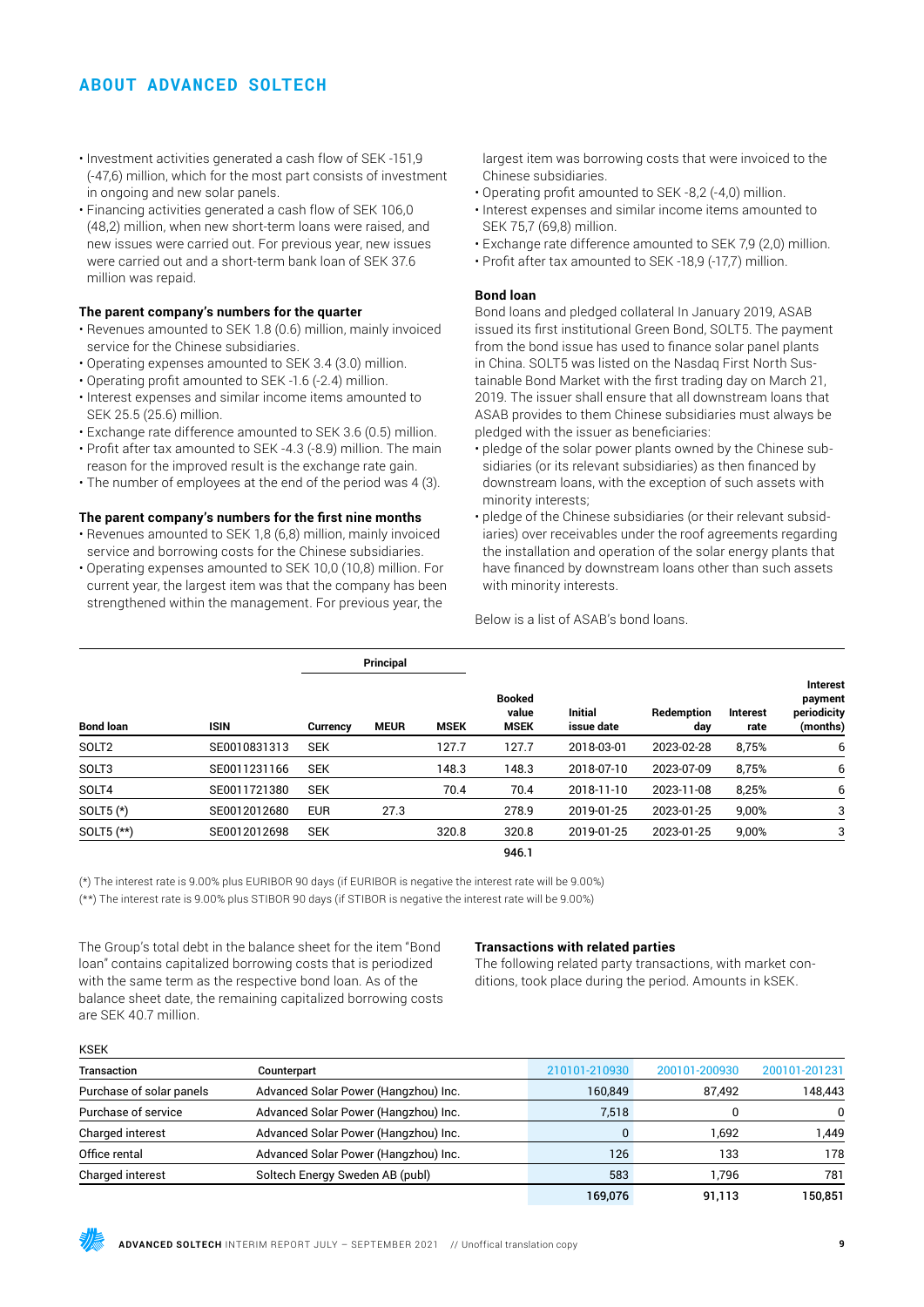## **Other information**

## **Risks**

Risk is defined as uncertainty, positive or negative, which can affect ASAB's goals and the ability to achieve the best possible results. The risks are divided into four categories:

- • financial risks
- business and strategic risks
- country risk
- legal and regulatory risks.

Based on the type and characteristics of the risk, management is responsible for conducting risk analyzes and developing action plans and implementing these to reduce uncertainty where possible and optimize the financial effects. Policy and process for risk management as well as the most important overall risks must be reported in ASAB's annual report and short-term risks must be reported in the quarterly reports if necessary. Below are two areas that the company considers to be particularly critical of the business.

### *Dependance on key personnel*

ASAB is a relatively small company and is dependent on key personnel and key employees. If the company loses these people or finds it difficult to attract equally qualified employees, this can affect the company's operations and ability to execute current and future strategies. It is crucial for the company's success to continue to be able to attract and retain qualified staff. This in turn depends on factors such as the company's business development, ability to create stimulating tasks, workload, incentive programs and competition for experienced employees. If one or more persons should leave or otherwise terminate their relationship with the Company or if any of these key persons significantly changes or reduces their roles within the Company, there is a risk that the Company will not be able to find qualified replacements or services that can contribute in good time. corresponding way to the Company's operations. This may delay and / or complicate the continued development of ASAB.

## *Currency risk*

Concerns in the foreign exchange market involve currency risks as the Company operates in an international market. A weakening of the Swedish krona compared with the euro, but perhaps above all with the Chinese currency, RMB (yuan), would mean increased costs and could affect the Company's earnings and financial position. The company has external loans in Euro but has an accounting currency in SEK, which can lead to accounting currency losses. The company has, together with an external party, worked to formulate a currency policy in order to handle currency fluctuations in the best and most cost-effective way.

## **Sustainability**

## *Environmental responsibility*

Advanced Soltech will offer environmentally friendly products and services that are produced with the least possible resource and energy consumption and with low environmental impact. All solar cells sold by Advanced Soltech are collected for recycling when they are used up. Wise resource management is a key word within the company and great focus is placed on resource use, regardless of whether it concerns energy, premises, waste, travel or transport, and to reduce these based on reasonable efforts. Advanced Soltech works systematically and prevents pollution through a goal-oriented environmental work that is an integral part of the company's culture. Current environmental requirements together with environmental aspects and environmental goals form the basis for our work.

### *Social responsibility*

Advanced Soltech shall safeguard the integrity of the company's stakeholders and partners and handle information so that it is protected and managed in a responsible manner. We have a clear focus on sustainability, and we work to ensure that our partners are also expected to share our values and our code of conduct. Employees are one of the company's most important assets. It is through the employees' commitment, development and competence that we create a culture where we and our partners thrive. We strive for a work climate and a work environment that is the best possible for all employees. As an employer, we take our responsibility by offering each employee a developing and responsible job.

### **Other**

Diversity enriches and we therefore work actively with diversity and gender equality issues. We support and follow the principles of the UN Global Compact initiative.

## **Owner and the share**

The company is 50.73 percent owned by Soltech Energy Sweden AB (publ) and 48.74 percent by Advanced Solar Power (Hangzhou) Inc. The remaining 0.53 percent shareholding consists of preference shareholders.

| Number of shares    | 210701-210930 | 200701-200930 |
|---------------------|---------------|---------------|
| Opening balance (*) | 21,578,350    | 21,500,000    |
| Rights issue        | 35.450        | 0             |
| Closing balance     | 21,613,800    | 21,500,000    |

(\*) Adjusted according to split 50:1, 2021-05-27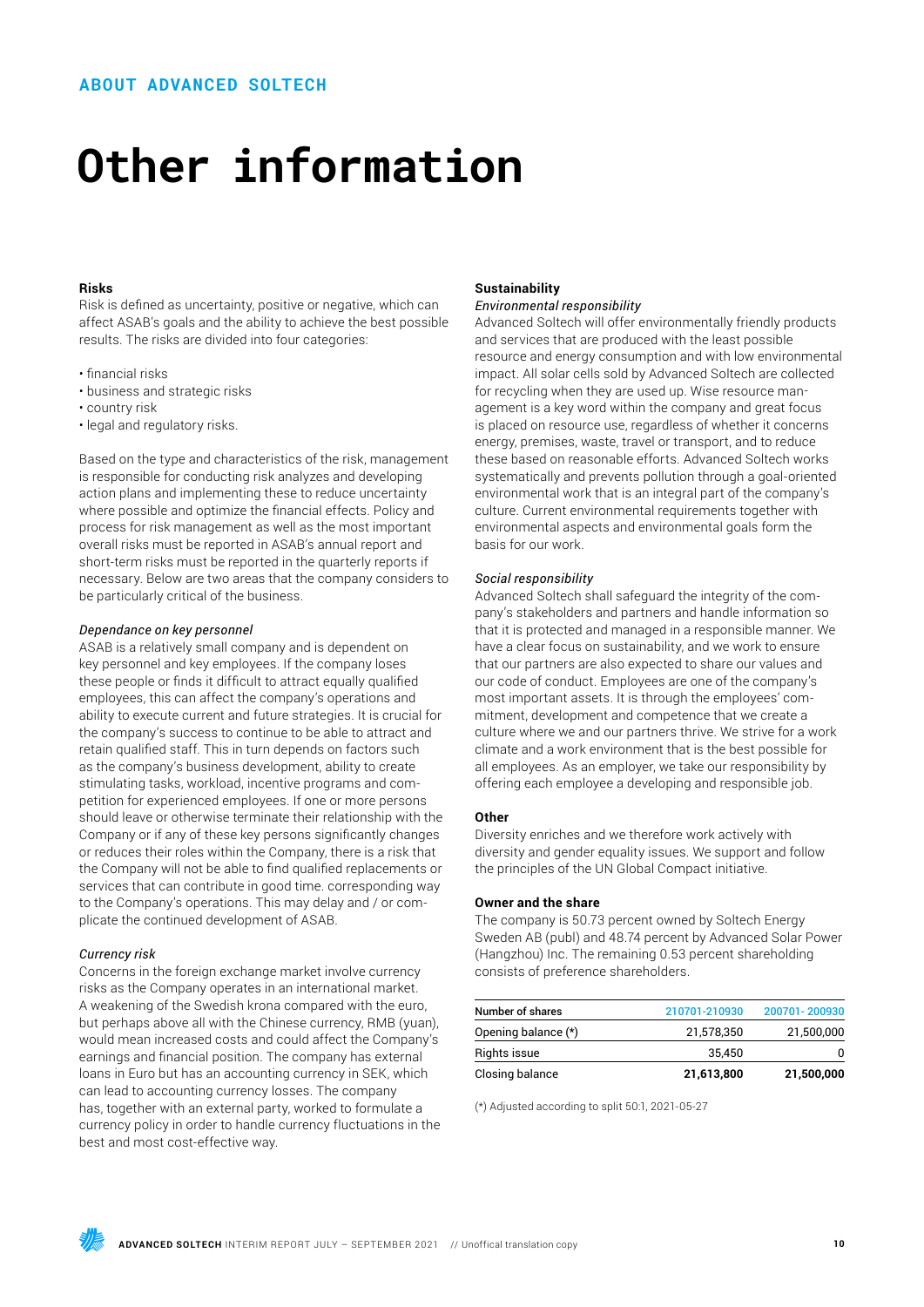## *Final result of share issue*

The company has in connection with the offer to purchase shares in the company issued 17,247,539 shares with the following allocation.

| Subscriber in each share issue                                                                                                             | <b>Number of shares</b> |
|--------------------------------------------------------------------------------------------------------------------------------------------|-------------------------|
| Soltech Energy Sweden AB (corresponding the<br>shares sold through exercise of purchase rights<br>and without exercise of purchase rights) | 4,602,311               |
| Isac Brandberg AB (quarantee)                                                                                                              | 1,177,777               |
| The World We Want Foundation (quarantee)                                                                                                   | 785,184                 |
| Soltech Energy Sweden AB (quarantee)                                                                                                       | 408,941                 |
| Advanced Solar Power (Hangzhou) Inc.<br>(quarantee)                                                                                        | 408,940                 |
| Institutional investor                                                                                                                     | 54,165                  |
| Preference shareholders                                                                                                                    | 9.810.221               |

The company has, after the above-mentioned share issues, a total of 38,747,539 shares outstanding.

### *Warrant program*

On October 28, 2021, the Annual General Meeting resolved on four warrant programs. Two of the warrant programs are aimed at board members, one for board members in China and one for board members in Sweden. The other two warrant programs are aimed at the company's key personnel, one for key personnel in China and one for key personnel in Sweden.

The total number of warrants that have been issued in the two warrant programs corresponds to 5 percent of the share capital after the completion of the issues. This creates a potential dilution effect of 5 percent of the share capital after the completion of the issue.

Subscription of shares with the support of the warrants can take place during the period 15 November 2024 – 16 December 2024. The usual conversion terms apply to the warrants.

As a result of the warrants being transferred on market terms, no costs for employer contributions will be imposed on the company due to the warrant programs.

## **The Group**

The report covers Advanced Soltech Sweden AB (publ), consisting of the Swedish parent company Advanced Soltech Sweden AB (publ) and the wholly owned subsidiaries

- Advanced SolTech Renewable Energy (Hangzhou) Co., Ltd
- Longrui Solar Energy (Suqian) Co., Ltd
- ST-Solar Holding AB (dormant)

The two Chinese subsidiaries are in their turn the parent companies of local Chinese companies, so-called SPVs (Special Purpose Vehicle) established in different regions of China.

## **Corporate governance**

Advanced Soltech Sweden AB (publ) is a Swedish public limited company. The company is formed in Sweden and was registered with Bolagsverket 2016-03-30 and has conducted operations since its. The company follows the rules of the

Swedish Companies Act (2005: 551) and other applicable laws and regulations in Stockholm, Sweden where the company has its registered office.

The basis for the company's operations is the Articles of Association. The object of the company's operations is to conduct financing of the Group's solar energy plants, but not such operations referred to in the Banking and Financing Operations Act and activities compatible therewith, as stated in the Articles of Association §3. The Articles of Association have been revised during the financial year, mainly §5 applicable share number, this to be able to issue preference shares.

The Annual General Meeting approves the Articles of Association and appoints them annual board. The board is responsible for the company's organization and administration and appoints or dismisses the CEO. The Board annually adopts written rules of procedure for his work, combined with a CEO instruction for distribution of work between the board and the CEO.

Issues relating to remuneration or auditing are decided directly by the company's board of directors, via the Remuneration Committee and the Audit Committee. All members of the Board are elected next Annual General Meeting. Each individual board member reserves the right to resign at any time.

In addition to the laws and regulations that regulate the company's operations as above, the company applies Swedish and international accounting legislation that ensures that the financial the reporting meets the requirements.

## **Forward-looking statements**

All forward-looking statements in this report are based on the company's best judgment at the time of the report. Such statements, like all future assessments, contain risks and uncertainties, which may mean that the actual outcome will be different. In addition to what is required by current legislation, forward-looking statements only apply on the day they are made and the company does not undertake to update these in the light of new information or future events. The company does not provide any forecasts.

## **Auditor's review**

This report has not been subject to review by the company's auditors.

### **Calendar**

- Year-end report of 2021 will be published on February 24, 2022
- Annual report for 2021 will be published week 14
- Interim report for Q1 2022 will be published on May 18th
- Annual General meeting will be held on May 19th, at 1700 **CET**
- Interim report for Q2 2022 will be published on August 23rd
- Interim report for Q3 2022 will be published on November 22nd

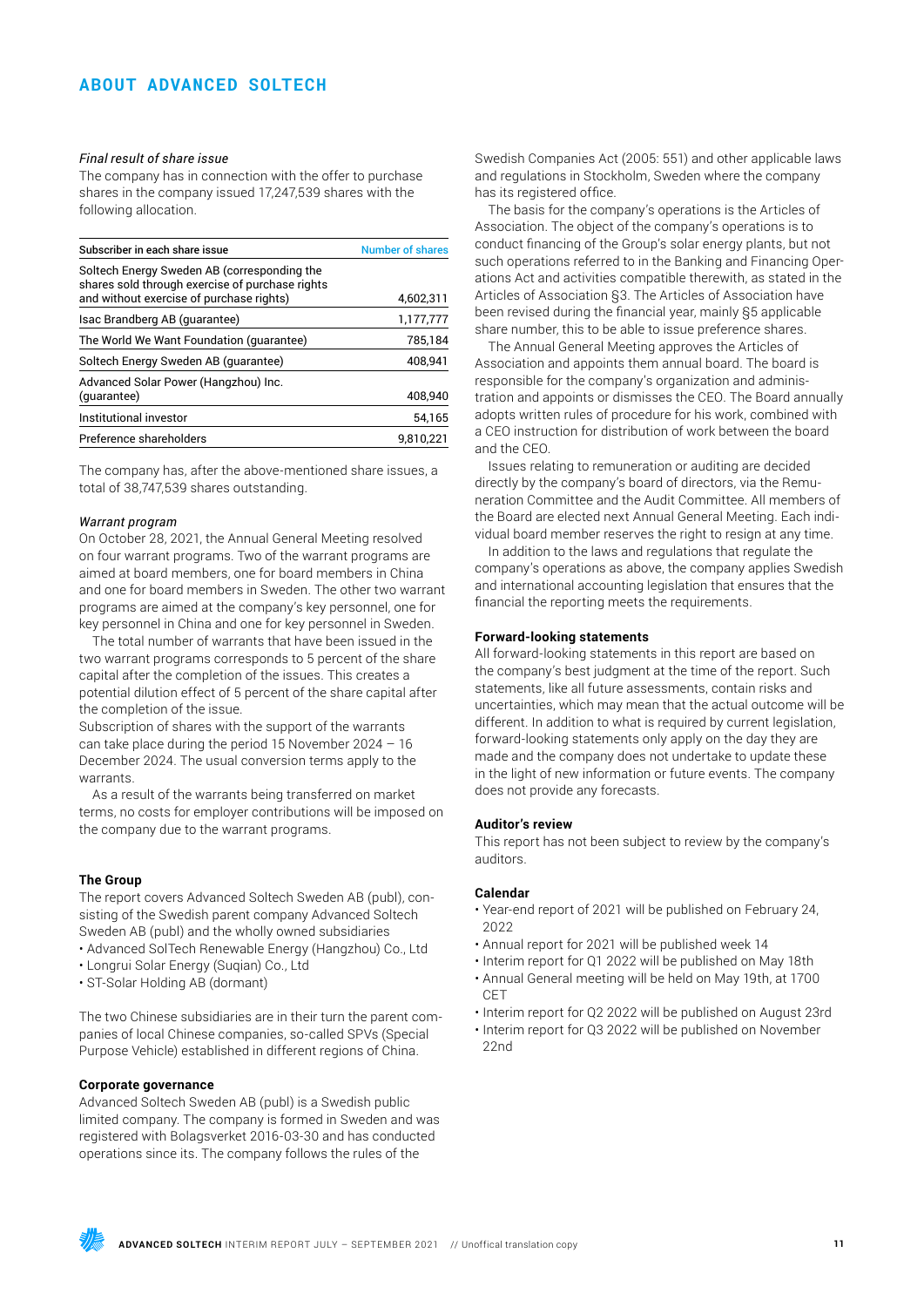## **Income Statement**

| (SEK 000')                                  | 210701-<br>210930 | 200701-<br>200930 | 210101-<br>210930 | 200101-<br>200930 | 200101-<br>201231 |
|---------------------------------------------|-------------------|-------------------|-------------------|-------------------|-------------------|
| Net revenue                                 | 34,933            | 28,644            | 90.408            | 62,459            | 86,401            |
| Other operating income                      | 12,184            | 15,645            | 29,296            | 40,818            | 52,393            |
| <b>Total revenue</b>                        | 47,117            | 44,289            | 119,704           | 103,277           | 138,794           |
| <b>OPERATING EXPENSES</b>                   |                   |                   |                   |                   |                   |
| Other external expenses                     | $-7,144$          | $-3,616$          | $-20,905$         | $-7,334$          | $-13,761$         |
| Personnel expenses                          | $-3,318$          | $-2,777$          | $-10,033$         | $-5,530$          | $-9,115$          |
| Depreciation and amortization               | $-13,251$         | $-9,190$          | $-36,536$         | $-29,958$         | $-39,072$         |
| Other operating expenses                    | $-189$            | $-519$            | $-242$            | $-519$            | $-667$            |
| <b>Total operating expenses</b>             | $-23,902$         | $-16,102$         | $-67,716$         | $-43,341$         | $-62,615$         |
| <b>Operating profit / EBIT</b>              | 23,215            | 28,187            | 51,988            | 59,936            | 76,179            |
| <b>RESULT FROM FINANCIAL ITEMS</b>          |                   |                   |                   |                   |                   |
| Interest income and similar income items    | 15                | $\overline{7}$    | 77                | 1,784             | 1,839             |
| Interest expenses and similar charges       | $-32,534$         | $-32,310$         | $-97,053$         | $-94.871$         | $-123,637$        |
| Currency gains and losses                   | 22,109            | $-2,403$          | 58,704            | $-8,528$          | $-41,340$         |
| <b>Profit after financial items</b>         | 12,805            | $-6,519$          | 13,716            | $-41,679$         | $-86,959$         |
| Tax                                         | $-388$            | $-77$             | $-1,753$          | $-1,720$          | $-10,058$         |
| The result for the period                   | 12,417            | $-6,596$          | 11,963            | $-43,399$         | $-97,017$         |
| Attributable to the parent company's owners | 12,075            | $-7,092$          | 11,512            | $-44,175$         | $-98,477$         |
| Minority interest                           | 342               | 496               | 451               | 776               | 1,460             |

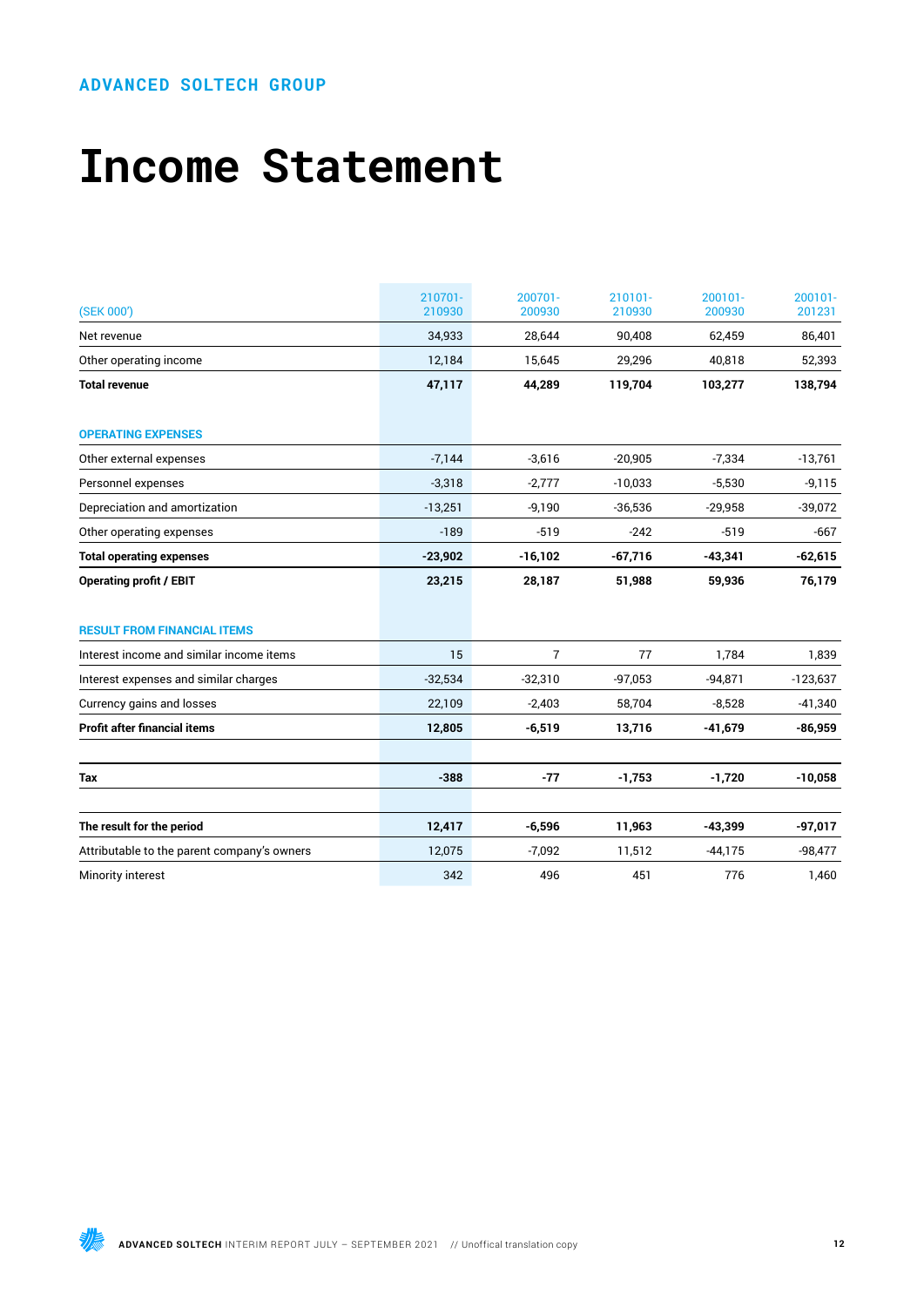## **Balance Sheet**

| (SEK 000')                                | 2021-09-30 | 2020-09-30 | 2020-12-31 |
|-------------------------------------------|------------|------------|------------|
| <b>ASSETS</b>                             |            |            |            |
| Subscribed, unpaid new share issue        | $\bf{0}$   | 120,250    | 0          |
| <b>Fixed assets</b>                       |            |            |            |
| Intangible fixed assets                   |            |            |            |
| <b>Customer contracts</b>                 | 43,987     | 45,113     | 42,266     |
| <b>Total intangible fixed assets</b>      | 43,987     | 45,113     | 42,266     |
| <b>Tangible fixed assets</b>              |            |            |            |
| <b>Solar PV installations</b>             | 1,181,548  | 923,890    | 918,209    |
| Solar PV installations under construction | 11,979     | 25,034     | 59,963     |
| Other tangible assets                     | 2,171      | 1,818      | 1,703      |
| <b>Total tangible fixed assets</b>        | 1,195,698  | 950,742    | 979,875    |
| <b>Financial assets</b>                   |            |            |            |
| Other long-term receivables               | 71,669     | 90,817     | 88,271     |
| Deferred tax assets                       | 1,735      | 9,783      | 7,858      |
| <b>Total financial fixed assets</b>       | 73,404     | 100,600    | 96,129     |
| <b>Total fixed assets</b>                 | 1,313,089  | 1,096,455  | 1,118,270  |
| <b>Current assets</b>                     |            |            |            |
| <b>Short-term receivables</b>             |            |            |            |
| Accounts receivable                       | 39,170     | 24,820     | 23,537     |
| Other receivables                         | 30,555     | 31,051     | 16,790     |
| Prepaid expenses and accrued income       | 45,788     | 18,244     | 25,128     |
| <b>Total current receivables</b>          | 115,513    | 74,115     | 65,455     |
| <b>Cash and bank balances</b>             |            |            |            |
| Cash and bank balances                    | 51,610     | 21,411     | 73,325     |
| Total cash and bank balances              | 51,610     | 21,411     | 73,325     |
| <b>Total current assets</b>               | 167,123    | 95,526     | 138,780    |
| <b>TOTAL ASSETS</b>                       | 1,480,212  | 1,312,231  | 1,257,050  |

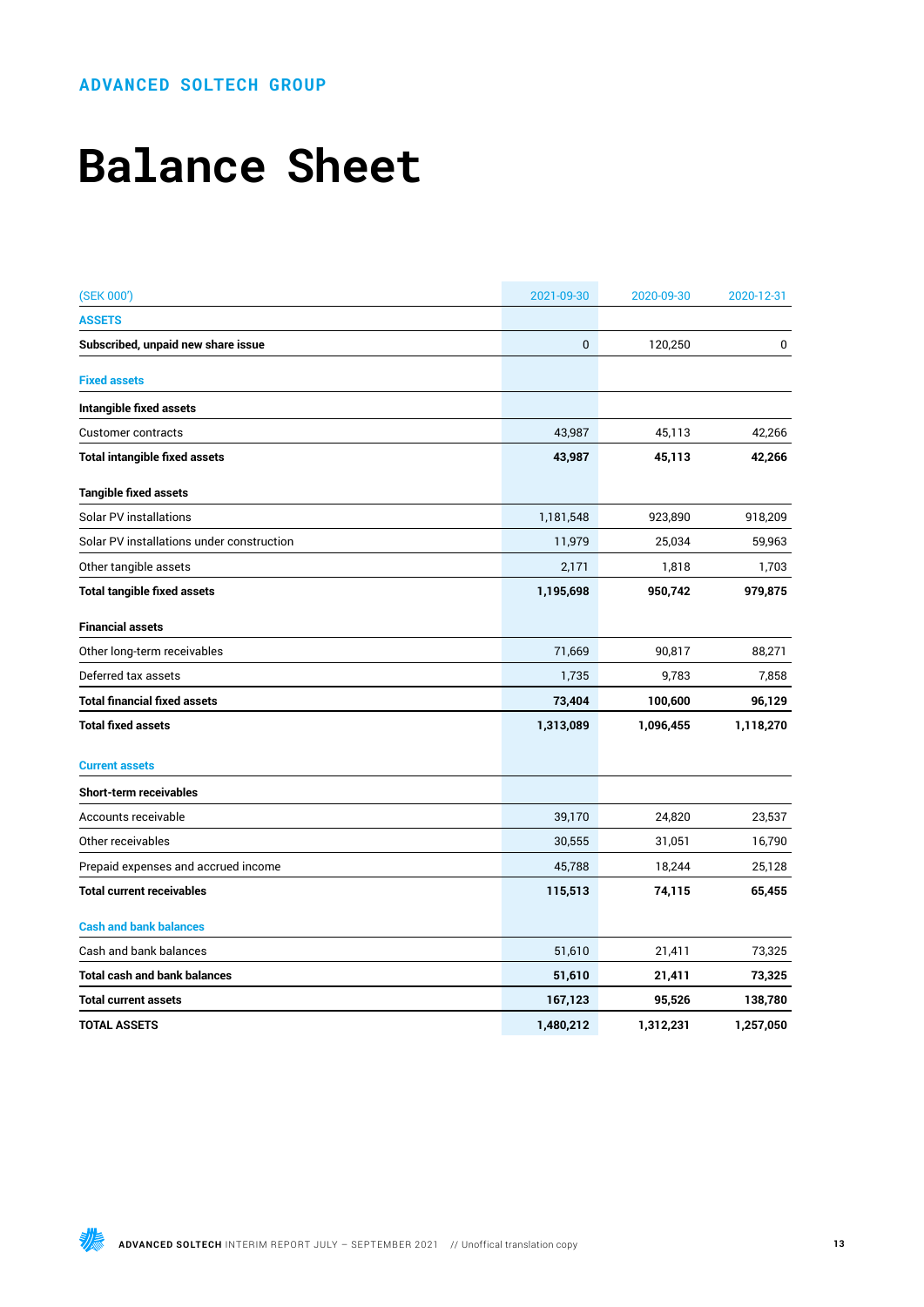## **Balance Sheet, continued**

| (SEK 000')                                             | 2021-09-30   | 2020-09-30   | 2020-12-31 |
|--------------------------------------------------------|--------------|--------------|------------|
| <b>EQUITY AND LIABILITIES</b>                          |              |              |            |
| <b>Equity</b>                                          |              |              |            |
| Share capital                                          | 4,323        | 4,300        | 4,316      |
| Ongoing new share issue                                | $\mathbf{0}$ | 120,237      | 0          |
| Additional paid in capital                             | 397,750      | 202,571      | 331,950    |
| Retained earnings including profit/loss for the period | $-90,181$    | $-78,325$    | $-133,589$ |
| Equity related to:                                     |              |              |            |
| Owners of the parent company                           | 304,437      | 242,046      | 195,631    |
| Minority interest in equity                            | 7,455        | 6,737        | 7,046      |
| <b>Total equity</b>                                    | 311,892      | 248,783      | 202,677    |
| <b>Provisions</b>                                      |              |              |            |
| Deferred tax liability                                 | 8,698        | 8,077        | 7,853      |
| <b>Total provisions</b>                                | 8,698        | 8,077        | 7,853      |
| <b>Non-current liabilities</b>                         |              |              |            |
| Other non-current liabilities                          | 37,833       | 37,758       | 34,886     |
| Liabilities to group companies                         | 28,354       | 29,702       | 27,323     |
| Bond loan                                              | 905,336      | 889,631      | 882,699    |
| <b>Total non-current liabilities</b>                   | 971,523      | 957,091      | 944,908    |
| <b>Current liabilities</b>                             |              |              |            |
| Liabilities to credit institutions                     | 40,788       | $\mathbf{0}$ | 0          |
| Accounts payable                                       | 83,511       | 68,249       | 56,600     |
| <b>Tax liabilities</b>                                 | 560          | 2,055        | 9,116      |
| Other current liabilities                              | 13,105       | 4,713        | 8,547      |
| Accrued expenses and prepaid income                    | 50,135       | 23,263       | 27,349     |
| <b>Total current liabilities</b>                       | 188,099      | 98,280       | 101,612    |
| <b>TOTAL EQUITY AND LIABILITIES</b>                    | 1,480,212    | 1,312,231    | 1,257,050  |

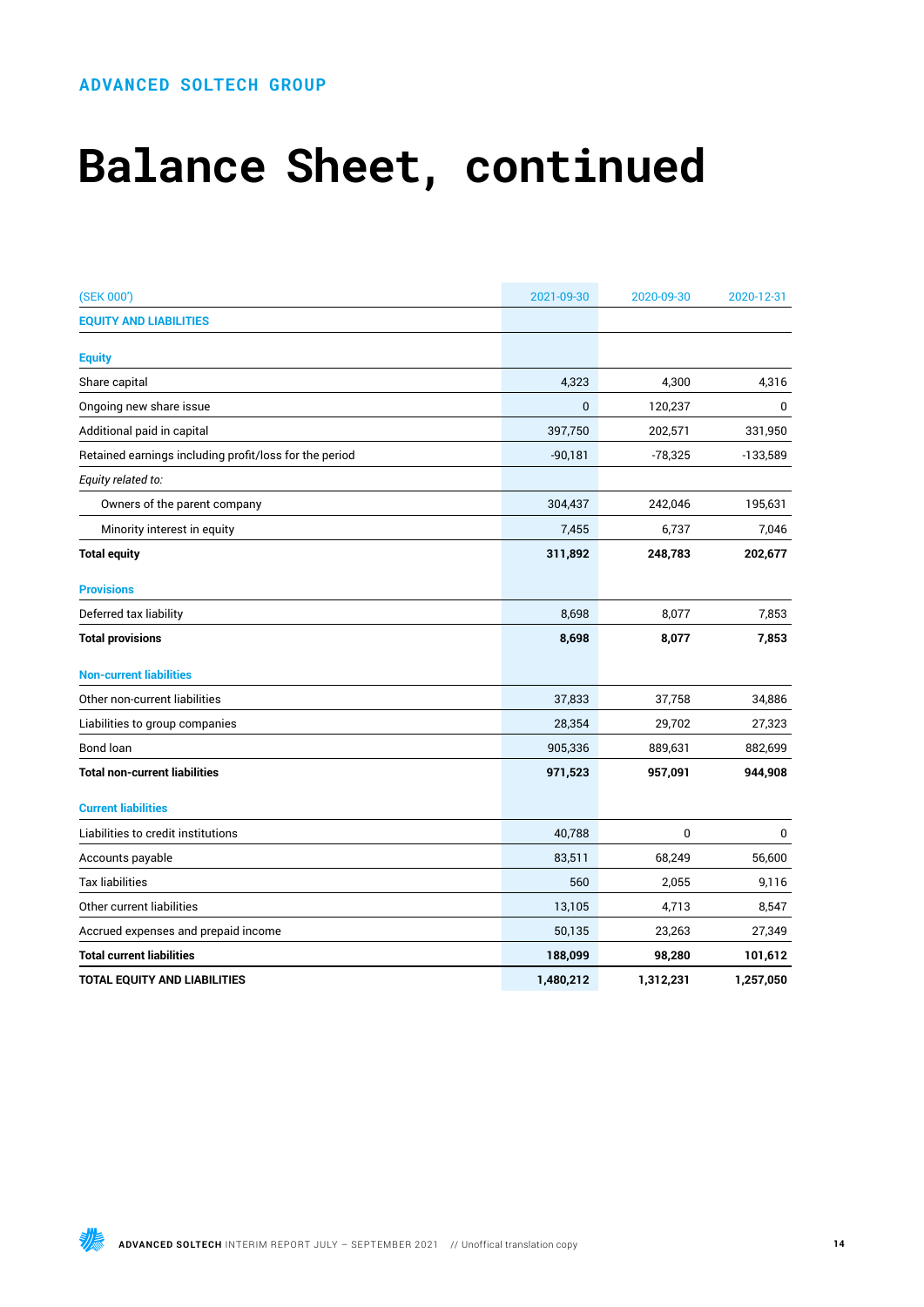# **Changes in equity**

## 210701–210930

| (SEK 000')                     | <b>Share</b><br>capital | Other<br>contributed<br>equity | <b>Translation</b><br>reserve | <b>Retained</b><br>earnings<br>including<br>profit for the<br>period | <b>Total</b> | <b>Minority</b><br>share | <b>Total equity</b> |
|--------------------------------|-------------------------|--------------------------------|-------------------------------|----------------------------------------------------------------------|--------------|--------------------------|---------------------|
| Opening balance                | 4,316                   | 331,950                        | 2,652                         | $-125,550$                                                           | 213,368      | 6,885                    | 220,253             |
| Result for the period          | 0                       | 0                              | 0                             | 12,075                                                               | 12,075       | 342                      | 12,417              |
| <b>Translation differences</b> | 0                       | 0                              | 13,187                        | 0                                                                    | 13,187       | 234                      | 13,421              |
| Rights issue                   |                         | 71.014                         | 0                             | 0                                                                    | 71,021       | 0                        | 71,021              |
| Issue cost                     | 0                       | $-5,214$                       | 0                             | 0                                                                    | $-5,214$     | 0                        | $-5,214$            |
| <b>Dividends</b>               | 0                       | 0                              | 0                             | 0                                                                    | 0            | -6                       | -6                  |
| <b>Closing balance</b>         | 4,323                   | 397,750                        | 15,839                        | $-113,475$                                                           | 304,437      | 7,455                    | 311,892             |

## 200701–200930

| (SEK 000')                 | <b>Share</b><br>capital | <b>Other</b><br>contributed<br>equity | Ongoing<br>rights issue | Translation<br>reserve | <b>Retained</b><br>earnings<br>including<br>profit for the<br>period | Total    | <b>Minority</b><br>share | <b>Total equity</b> |
|----------------------------|-------------------------|---------------------------------------|-------------------------|------------------------|----------------------------------------------------------------------|----------|--------------------------|---------------------|
| Opening balance            | 4.300                   | 185.692                               | 0                       | 3.354                  | $-63.592$                                                            | 129,754  | 6,361                    | 136,115             |
| Result for the period      | 0                       | 0                                     | 0                       | 0                      | $-7,093$                                                             | $-7,093$ | 843                      | $-6,250$            |
| Translation<br>differences | $\mathbf 0$             | 0                                     | 0                       | $-852$                 | 0                                                                    | $-852$   | $-467$                   | $-1,319$            |
| Rights issue               | 0                       | 0                                     | 120.237                 | 0                      | 0                                                                    | 120,237  | 0                        | 120,237             |
| <b>Closing balance</b>     | 4,300                   | 185,692                               | 120,237                 | 2,502                  | $-70,685$                                                            | 242.046  | 6,737                    | 248,783             |

### 200101–201231

| (SEK 000')                 | <b>Share</b><br>capital | Other<br>contributed<br>equity | <b>Translation</b><br>reserve | <b>Retained</b><br>earnings<br>including<br>profit for the<br>period | <b>Total</b> | <b>Minority</b><br>share | <b>Total equity</b> |
|----------------------------|-------------------------|--------------------------------|-------------------------------|----------------------------------------------------------------------|--------------|--------------------------|---------------------|
| Opening balance            | 500                     | 189,492                        | 5,366                         | $-26,509$                                                            | 168,849      | 6,032                    | 174,881             |
| Result for the period      | 0                       | 0                              | 0                             | $-98,478$                                                            | $-98,478$    | 1,460                    | $-97,018$           |
| Translation<br>differences | 0                       | 0                              | $-21,013$                     | 0                                                                    | $-21,013$    | $-447$                   | $-21,460$           |
| <b>Rights issue</b>        | 3,816                   | 154,075                        | 0                             | 0                                                                    | 157,891      | 0                        | 157,891             |
| Issue cost                 | 0                       | $-11.617$                      | 0                             | 0                                                                    | $-11,617$    | 0                        | -11,617             |
| <b>Closing balance</b>     | 4,316                   | 331,950                        | $-15,647$                     | $-124,987$                                                           | 195,632      | 7,045                    | 202,677             |

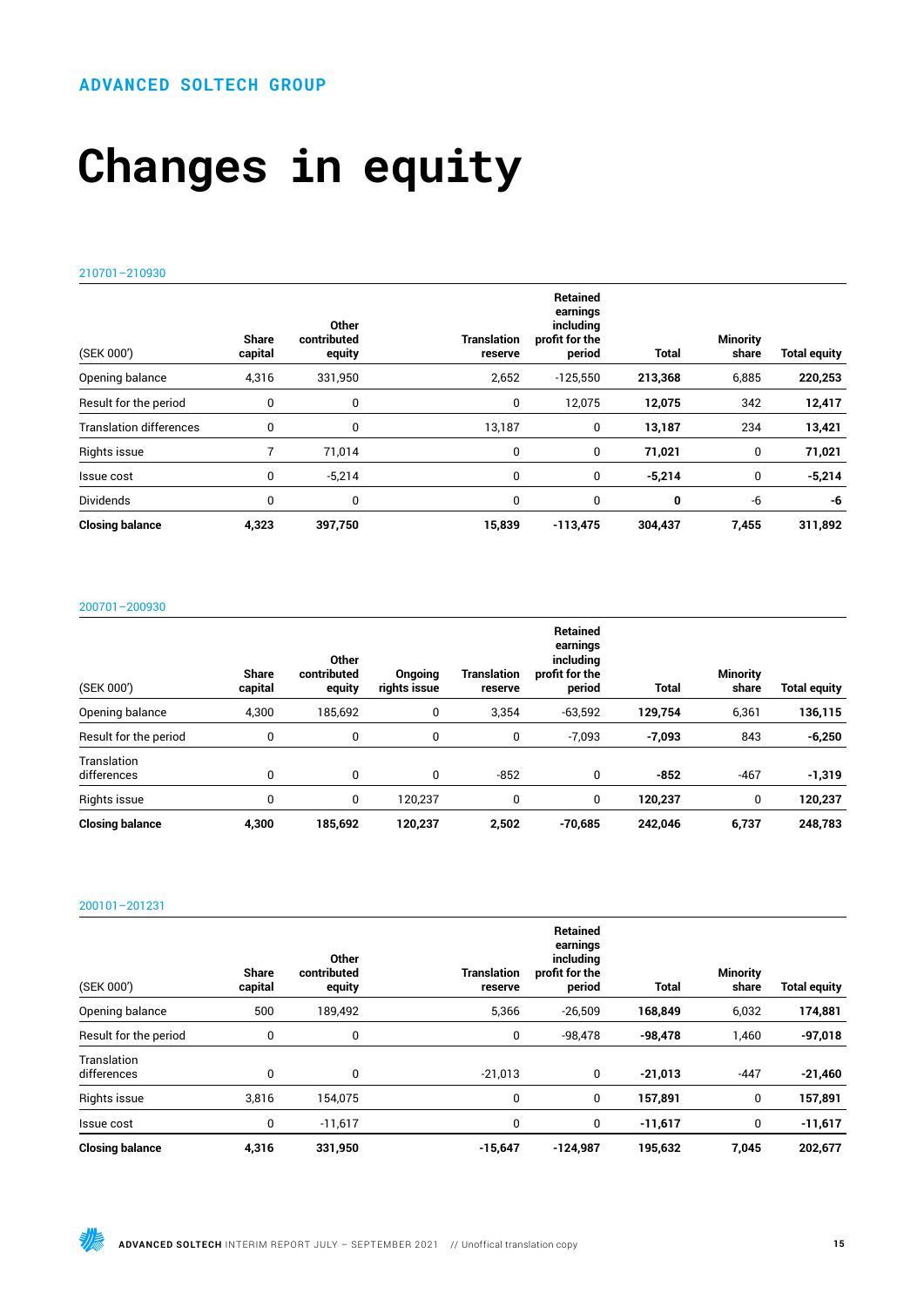# **Cash flow analysis**

| (SEK 000')                                          | 210701-<br>210930 | 200701-<br>200930 | 210101-<br>210930 | 200101-<br>200930 | 200101-<br>201231 |
|-----------------------------------------------------|-------------------|-------------------|-------------------|-------------------|-------------------|
| Operating profit (EBIT)                             | 23,215            | 28,187            | 51,988            | 59,936            | 76,179            |
| Adjustment for depreciation and amortization        | 13,251            | 9,189             | 36,536            | 29,957            | 39,072            |
| Adjustment for items not included in the cash flow  | $-240$            | 5,812             | $-37$             | 1,945             | $-4,019$          |
|                                                     | 36,226            | 43,188            | 88,487            | 91,838            | 111,232           |
| Interest received                                   | 15                | 1,156             | 77                | 1,784             | 1,839             |
| Interest paid                                       | $-29,766$         | $-37,743$         | $-78,024$         | $-78,879$         | $-108,816$        |
| Income tax paid                                     | $-39$             | 378               | $-2,607$          | $-1,675$          | -614              |
|                                                     | $-29,790$         | $-36,209$         | $-80,554$         | $-78,770$         | -107,591          |
| Change in accounts receivables                      | $-2,275$          | 6,972             | $-13,170$         | $-2,469$          | $-2,418$          |
| Change in other short-term receivables              | $-2,721$          | $-4,945$          | $-18,652$         | $-23,186$         | $-16,841$         |
| Change in accounts payables                         | $-104,513$        | $-20,093$         | 21,425            | $-23,411$         | $-29,810$         |
| Change in other current liabilities                 | 23,099            | 2,361             | 23,928            | 7,079             | 11,192            |
| Cash flow from working capital                      | $-86,410$         | $-15,705$         | 13,531            | -41,987           | -37,877           |
| <b>Cash flow from operating activities</b>          | $-79,974$         | $-8,726$          | 21,464            | $-28,919$         | $-34,236$         |
| <b>Investing activities</b>                         |                   |                   |                   |                   |                   |
| Investments in tangible fixed assets                | $-15,429$         | $-8,513$          | $-163,177$        | $-44,014$         | $-136,306$        |
| Change in other financial fixed assets              | 9,867             | 5,358             | 11,281            | $-3,615$          | 1,107             |
| <b>Cash flow from investing activities</b>          | $-5,562$          | $-3,155$          | $-151,896$        | $-47,629$         | $-135,199$        |
| <b>Financing activities</b>                         |                   |                   |                   |                   |                   |
| Shareholders' contributions                         | 71,021            | 0                 | 71,021            | $\mathbf 0$       | 157,891           |
| Share issue cost                                    | $-5,214$          | $\mathbf 0$       | $-5,214$          | $\mathbf 0$       | $-11,617$         |
| Net proceeds from new loans                         | 40,788            | $-132$            | 40,788            | 85,814            | 86,368            |
| Repayment of loans                                  | $\mathbf{0}$      | $-37,616$         | $\mathbf 0$       | $-37,616$         | $-37,526$         |
| Dividends to minority interest                      | -6                | 0                 | $-630$            | 0                 | 0                 |
| <b>Cash flow from financing activities</b>          | 106,589           | $-37,748$         | 105,965           | 48,198            | 195,116           |
| Cash flow for the period                            | 21,053            | $-49,629$         | $-24,467$         | $-28,350$         | 25,681            |
| Translation difference in cash and cash equivalents | 1,170             | $-162$            | 2,752             | -89               | $-2,206$          |
| Cash and cash equivalents opening balance           | 29,387            | 71,202            | 73,325            | 49,850            | 49,850            |
| Cash and cash equivalents closing balance           | 51,610            | 21,411            | 51,610            | 21,411            | 73,325            |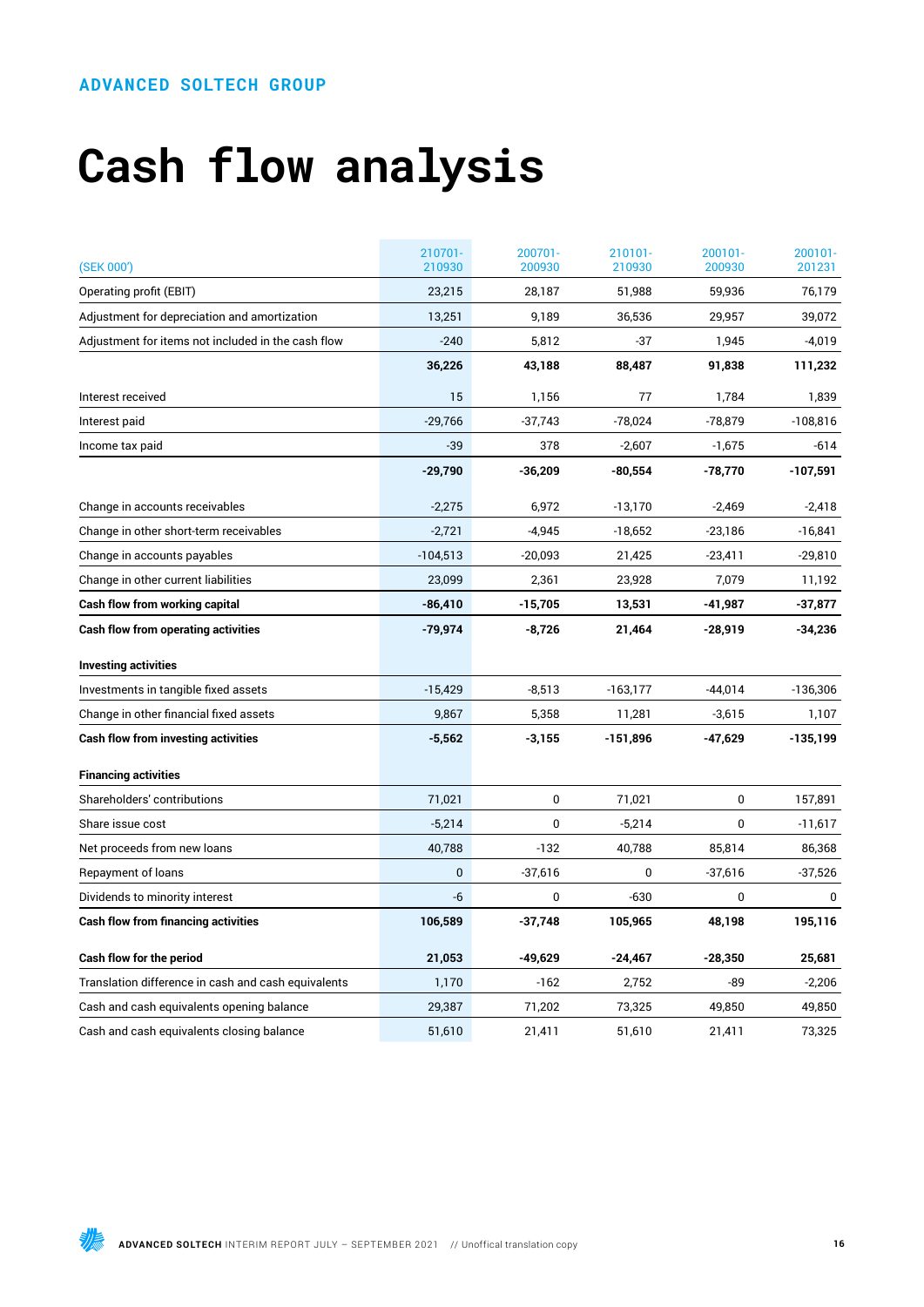## **PARENT COMPANY**

## **Income Statement**

| (SEK 000')                               | 210701-<br>210930 | 200701-<br>200930 | 210101-<br>210930 | 200101-<br>200930 | 200101-<br>201231 |
|------------------------------------------|-------------------|-------------------|-------------------|-------------------|-------------------|
| <b>REVENUES</b>                          |                   |                   |                   |                   |                   |
| Net revenue                              | 1,785             | 361               | 1,785             | 6,594             | 6,235             |
| Other operating income                   | 0                 | 218               | 15                | 218               | 284               |
| <b>Total revenue</b>                     | 1,785             | 579               | 1,800             | 6,812             | 6,519             |
| <b>OPERATING EXPENSES</b>                |                   |                   |                   |                   |                   |
| Other external expenses                  | $-644$            | $-1,129$          | $-1,986$          | $-6.775$          | $-8,380$          |
| Personnel expenses                       | $-2,543$          | $-1,615$          | $-7,789$          | $-3,488$          | $-5,938$          |
| Depreciation and amortization            | $-1$              | 0                 | -3                | 0                 | $-1$              |
| Other operating expenses                 | $-188$            | $-263$            | $-242$            | $-519$            | $-665$            |
| <b>Total operating expenss</b>           | $-3,376$          | $-3,007$          | $-10,020$         | $-10,782$         | $-14,984$         |
| <b>Operating profit / EBIT</b>           | $-1,591$          | $-2,428$          | $-8,220$          | $-3,970$          | $-8,465$          |
| <b>RESULT FROM FINANCIAL ITEMS</b>       |                   |                   |                   |                   |                   |
| Interest income and similar income items | 19,198            | 18,467            | 57,335            | 53,943            | 72,957            |
| Interest expenses and similar charges    | $-25,480$         | $-25,587$         | $-75,735$         | $-69,838$         | $-94,209$         |
| Currency gains and losses                | 3,620             | 455               | 7,920             | 2,037             | $-19,352$         |
| <b>Profit after financial items</b>      | $-4,253$          | $-9,093$          | $-18,700$         | $-17,828$         | $-49,069$         |
| Tax                                      | $\bf{0}$          | 157               | $-213$            | 157               | 474               |
| The result for the period                | $-4,253$          | $-8,936$          | $-18,913$         | $-17,671$         | $-48,595$         |

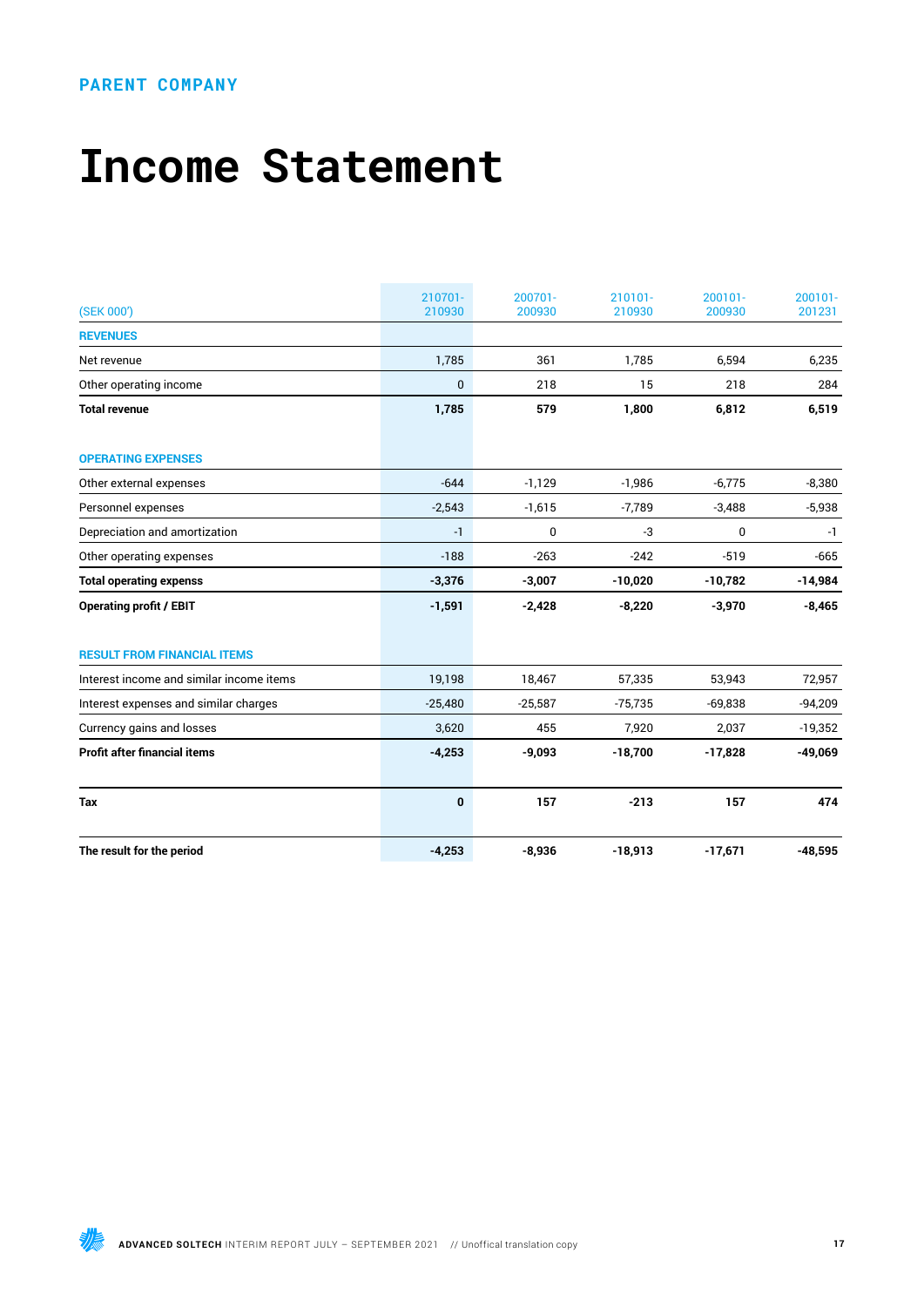## **PARENT COMPANY**

## **Balance Sheet**

| (SEK 000')                          | 2021-09-30   | 2020-09-30 | 2020-12-31 |
|-------------------------------------|--------------|------------|------------|
| <b>ASSETS</b>                       |              |            |            |
| Subscribed, unpaid new share issue  | $\mathbf 0$  | 120,250    | 0          |
| <b>Fixed assets</b>                 |              |            |            |
| <b>Tangible fixed assets</b>        |              |            |            |
| Other tangible assets               | 19           | 0          | 22         |
| <b>Total tangible fixed assets</b>  | 19           | 0          | 22         |
| <b>Financial assets</b>             |              |            |            |
| Shares in group companies           | 493,537      | 416,899    | 461,922    |
| Receivables from group companies    | 738,201      | 677,086    | 726,365    |
| <b>Total financial fixed assets</b> | 1,231,738    | 1,093,985  | 1,188,287  |
| <b>Total fixed assets</b>           | 1,231,757    | 1,093,985  | 1,188,309  |
| <b>Current assets</b>               |              |            |            |
| <b>Receivables</b>                  |              |            |            |
| Receivables from group companies    | 60,453       | 56,898     | 34,610     |
| Tax receivable                      | $\mathbf{0}$ | 0          | 66         |
| Other receivables                   | 618          | 4,870      | 399        |
| Prepaid expenses and accrued income | 13,343       | 99         | 5,956      |
| <b>Total current receivables</b>    | 74,414       | 61,867     | 41,031     |
| <b>Cash and bank balances</b>       |              |            |            |
| Cash and bank balances              | 19,181       | 4,714      | 38,509     |
| <b>Total cash and bank balances</b> | 19,181       | 4,714      | 38,509     |
| <b>Total current assets</b>         | 93,595       | 66,581     | 79,540     |
| <b>TOTAL ASSETS</b>                 | 1,325,352    | 1,280,816  | 1,267,849  |

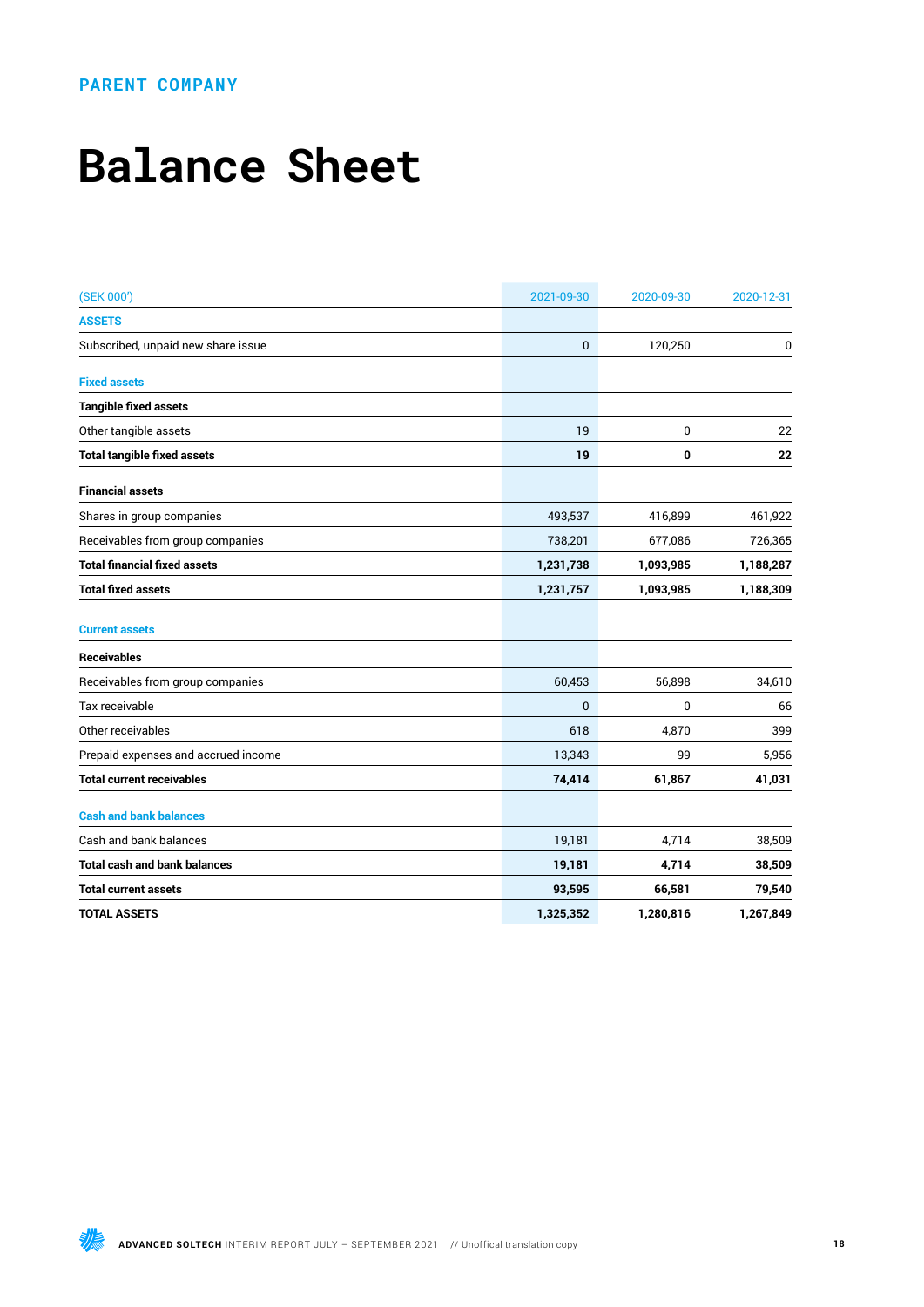## **PARENT COMPANY**

## **Balance Sheet, continued**

| (SEK 000')                          | 2021-09-30   | 2020-09-30 | 2020-12-31  |
|-------------------------------------|--------------|------------|-------------|
| <b>EQUITY AND LIABILITIES</b>       |              |            |             |
| <b>Equity</b>                       |              |            |             |
| Share capital                       | 4,323        | 4,300      | 4,316       |
| Ongoing new share issue             | 0            | 120,237    | 0           |
| Additional paid in capital          | 412,103      | 200,042    | 346,301     |
| Retained earnings                   | $-45,766$    | 2,829      | 2,829       |
| Profit (loss) for the year          | $-18,913$    | $-17,671$  | $-48,595$   |
| <b>TOTAL EQUITY</b>                 | 351,747      | 309,737    | 304,851     |
| <b>Long-term liabilities</b>        |              |            |             |
| Liabilities to group companies      | 28,354       | 29,702     | 27,323      |
| Bond loan                           | 925,136      | 918,353    | 908,887     |
| <b>Total long-term liabilities</b>  | 953,490      | 948,055    | 936,210     |
| <b>Current liabilities</b>          |              |            |             |
| Accounts payable                    | 1,032        | 4,276      | 620         |
| <b>Tax liabilities</b>              | $\mathbf{0}$ | 276        | $\mathbf 0$ |
| Other current liabilities           | 313          | 495        | 572         |
| Accrued expenses and prepaid income | 18,770       | 17,977     | 25,596      |
| <b>Total current liabilities</b>    | 20,115       | 23,024     | 26,788      |
| TOTAL EQUITY AND LIABILITIES        | 1,325,352    | 1,280,816  | 1,267,849   |

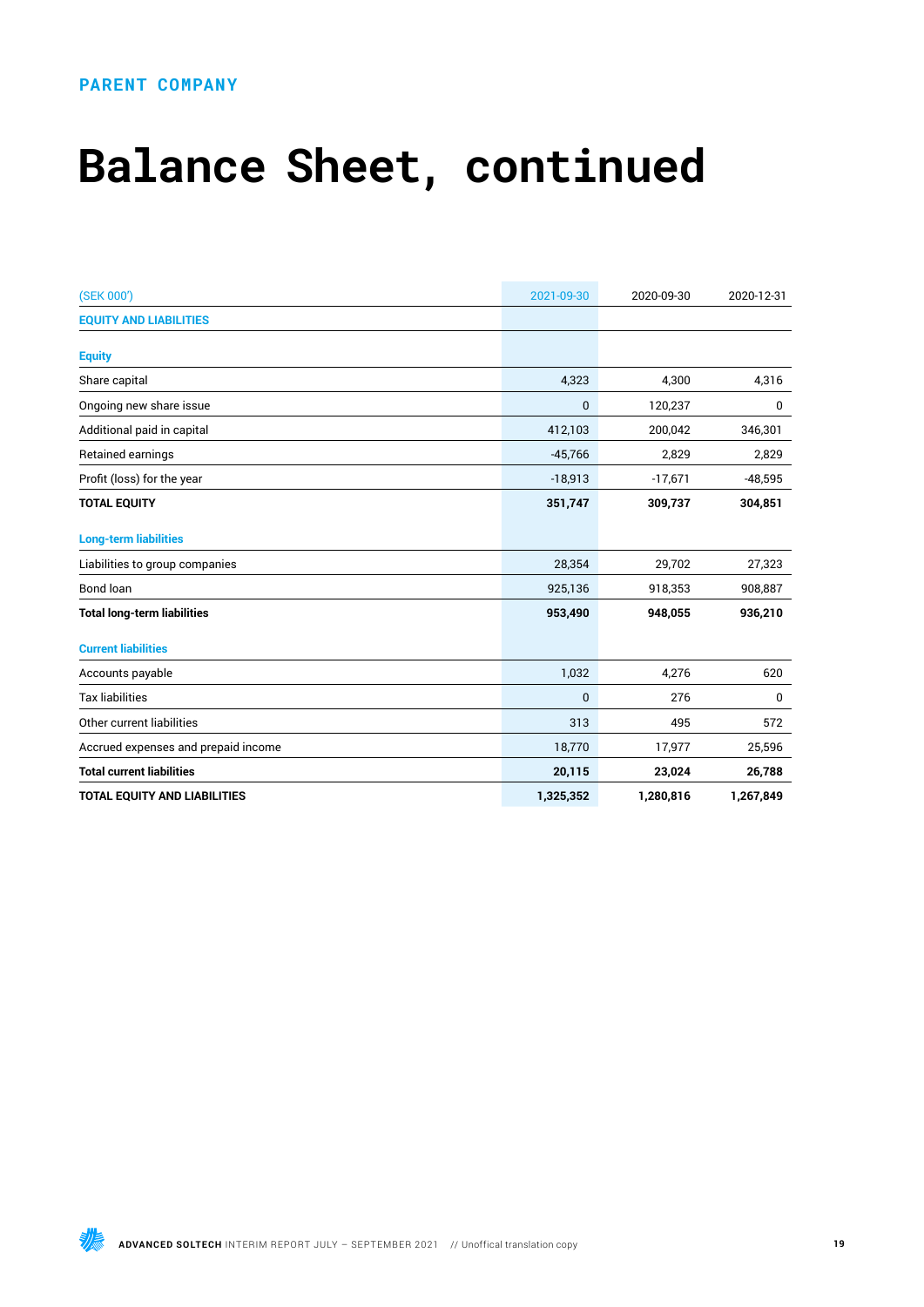# **Changes in equity**

## 210701–210930

| (SEK 000')             | <b>Share</b><br>capital | <b>Retained</b><br>earnings | Ongoing<br>rights<br><b>ISSUE</b> | <b>Share</b><br>premium<br>fund | Restale<br>period | <b>Total</b><br>equity |
|------------------------|-------------------------|-----------------------------|-----------------------------------|---------------------------------|-------------------|------------------------|
| Opening balance        | 4,316                   | $-45.766$                   | 0                                 | 346.301                         | $-14.660$         | 290,191                |
| Disposition of results | 0                       | 0                           | 0                                 | 0                               | 0                 | 0                      |
| Rights issue           |                         | $\mathbf{0}$                | 0                                 | 71,016                          | 0                 | 71,023                 |
| Issue cost             | 0                       | $\Omega$                    | 0                                 | $-5.214$                        | 0                 | $-5,214$               |
| Result for the period  | ŋ                       | $\Omega$                    | 0                                 | 0                               | $-4.253$          | $-4,253$               |
| <b>Closing balance</b> | 4,323                   | $-45.766$                   | 0                                 | 412.103                         | $-18.913$         | 351,747                |

## 200701–200930

| (SEK 000')             | <b>Share</b><br>capital | Retained<br>earnings | Ongoing<br>rights<br><b>ISSUE</b> | <b>Share</b><br>premium<br>fund | Result<br>for the<br>period | <b>Total</b><br>equity |
|------------------------|-------------------------|----------------------|-----------------------------------|---------------------------------|-----------------------------|------------------------|
| Opening balance        | 4.300                   | 2.829                | 0                                 | 200.043                         | $-8.735$                    | 198,437                |
| Disposition of results | 0                       | 0                    |                                   | 0                               |                             | 0                      |
| Rights issue           | 0                       | 0                    | 120.237                           | -1                              | 0                           | 120,236                |
| Result for the period  |                         | $\mathbf{0}$         | 0                                 | 0                               | $-8.936$                    | $-8,936$               |
| <b>Closing balance</b> | 4.300                   | 2,829                | 120.237                           | 200.042                         | $-17.671$                   | 309,737                |

### 200101–201231

| (SEK 000')             | <b>Share</b><br>capital | <b>Retained</b><br>earnings | Ongoing<br>rights<br><b>issue</b> | <b>Share</b><br>premium<br>fund | Result<br>for the<br>period | <b>Total</b><br>equity |
|------------------------|-------------------------|-----------------------------|-----------------------------------|---------------------------------|-----------------------------|------------------------|
| Opening balance        | 500                     | 7.689                       | 0                                 | 203.845                         | $-4,860$                    | 207,174                |
| Disposition of results | 0                       | $-4,860$                    | 0                                 | 0                               | 4.860                       | $\Omega$               |
| Rights issue           | 3,816                   | 0                           | 0                                 | 154.073                         | 0                           | 157,889                |
| Issue cost             | 0                       | 0                           | 0                                 | $-11.617$                       | 0                           | $-11,617$              |
| Result for the period  | 0                       | 0                           | 0                                 | 0                               | -48,595                     | $-48,595$              |
| <b>Closing balance</b> | 4,316                   | 2.829                       | 0                                 | 346,301                         | $-48.595$                   | 304,851                |

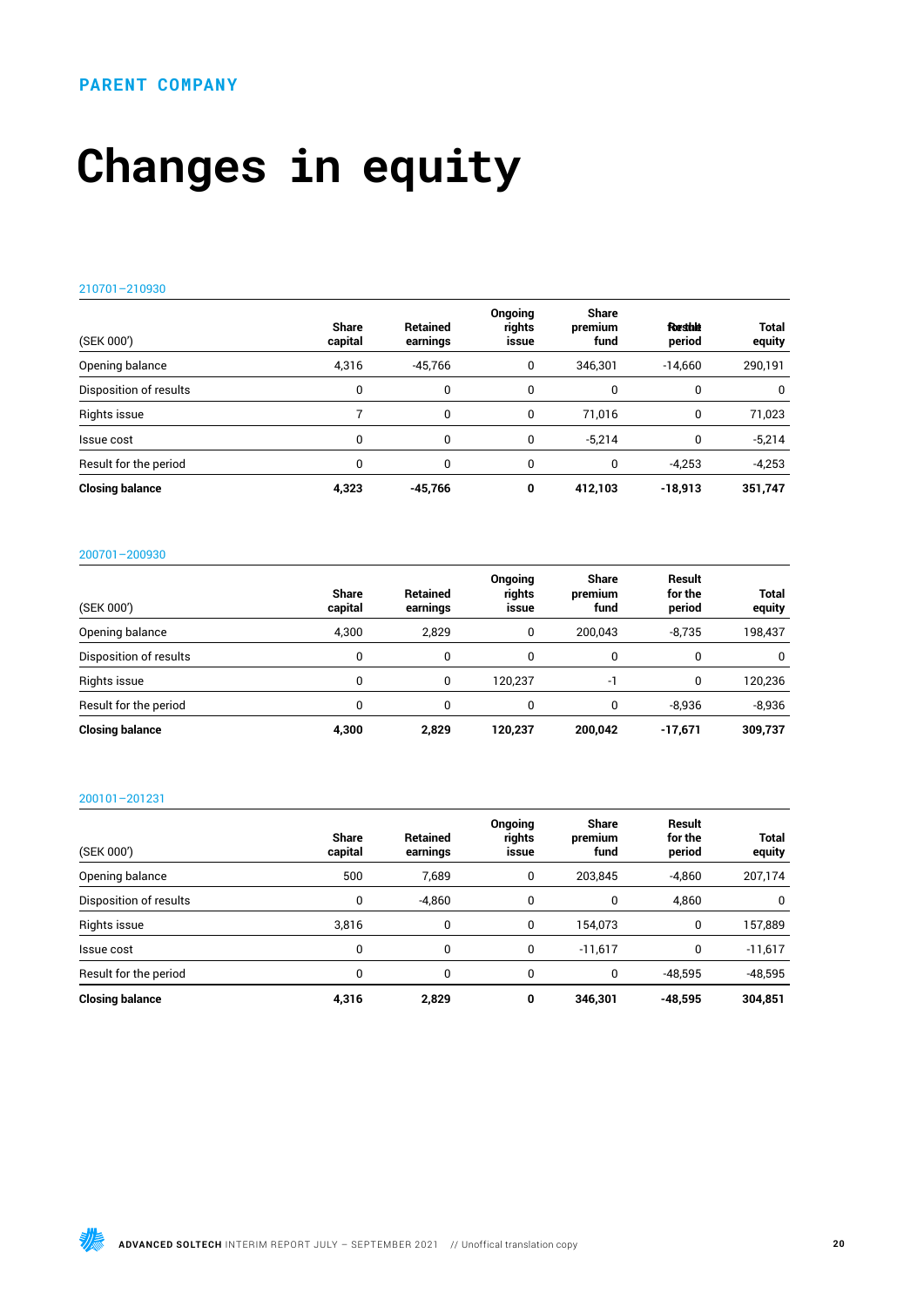## **Notes**

## **Note 1. Accounting and valuation principles**

## **General accounting principles**

The Interim report and group accounting have been prepared in accordance with the Swedish Annual Accounts Act (1995:1554) and the Swedish Accounting Standards Board's general guidelines BFNAR 2012:1 Annual Report and Consolidated Financial Statements ("K3"). The Financial Statements are stated in thousands of kronor (kSEK) unless otherwise stated. Rounding errors may occur. The parent company's accounting currency is Swedish kronor, which also constitutes the accounting currency for the group.

The same accounting principles and calculation bases as in the most recent annual report has been applied.

## **Note 2. Estimates and assessments**

Estimates and assessments are evaluated on an ongoing basis and are based on historical experience and other factors, including expectations of future events that are considered reasonable under current circumstances. The estimates for accounting purposes that result from these, will by definition rarely correspond to the actual result. The estimates and assumptions that entail a significant risk of significant adjustments in the reported values of assets and liabilities in the coming years are dealt with in outline below.

## **Intangible fixed assets**

The Group reports intangible assets that consist of customer contracts in the Group's operation in China. An examination of whether there is a need for impairment is made when there is an indication. If such an indication exists and the decline is assessed to be permanent, the need for impairment is determined after calculation of the asset's recoverable amount, which consists of the higher of the value in use and fair value. Impairment is made if the recoverable amount is less than the carrying amount. The value in use is calculated as the present value of future payments that the Company is expected to take advantage of by using the asset. No impairment losses have been identified.

## **Tangible fixed assets**

Solar energy plants are reported at acquisition value reduced with accumulated depreciation and write-downs. The Company's applied depreciation period is based on the Company's assessment of the life of the products, and that the depreciation period correlates with the life of the customer contracts. An examination of whether there is a need for impairment is made when there is an indication. Impairment is reported in cases where the value of the facility exceeds the value of the existing underlying contract. No impairment losses have been identified.

## **Financial fixed assets**

At each balance sheet date, the company assesses whether there is any indication of impairment in any of the group's financial fixed assets. If such an indication exists and the decline is assessed to be permanent, the need for impairment is determined after calculation of the asset's recoverable amount, which consists of the higher of the value in use and fair value. Impairment is made if the recoverable amount is less than the carrying amount. The value in use is calculated as the present value of future payments that the Company is expected to take advantage of by utilizing the asset.

## *Shares in subsidiaries*

The group makes an annual forecast for future discounted cash flows regarding operations in China, in order to assess any need for impairment. No impairment requirements have been identified.

## *VAT Receivable*

The Chinese companies have a VAT receivable, accounted to SEK 71.7 million at the end of the period, which has mostly arisen when investment in solar panels has been made when installing customer projects. In Chinese tax legislation, VAT surpluses from the Company are not paid out, but set-off can be made against outgoing VAT when invoicing electricity to the customer. There is no time limit regarding set-off of VAT. An examination of whether there is a need for impairment is made when there is an indication. No impairment losses have been identified.

## **Deferred tax**

## *Deferred tax assets*

In the Chinese part of the business, there is a reported deferred tax asset regarding deficits and allowance for doubtful accounts receivable. Regarding the loss carried forward, this only applies to the Chinese subsidiaries and is expected to be utilized against accumulated profits over the next five years. Deficit deductions in China are forfeited five years after their occurrence.

### *Deferred tax liability*

In the Chinese part of the business, deferred tax liabilities are reported regarding tax overwriting of tangible fixed assets.

## **Accounts receivable**

The Group has an accounts receivable, accounted to SEK 39.2 million at the of the period, when selling electricity to Chinese customers. The Group makes an ongoing assessment of accounts receivables, and this may result in a provision for bad debts. The Company's assessment is that the Company's customers are financially healthy and that payment of outstanding accounts receivable will be collected.

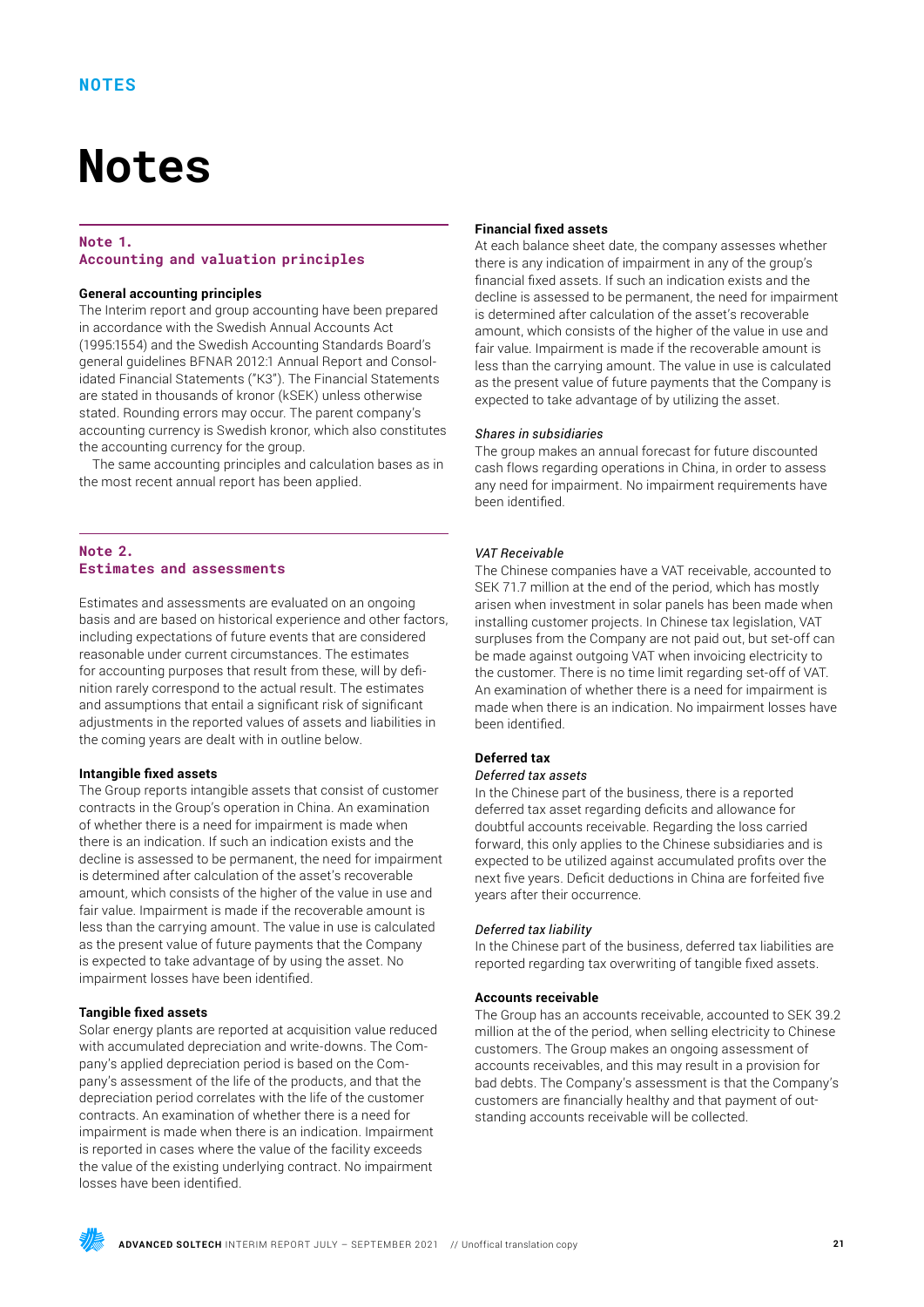## **Note 3.**

## **Correction of previous published reports for Q3 & Q4 2020**

The reporting for 2020 has been corrected on several occasions, partly what was reported in the year-end report for 2020 partly what was reported in the report for the first and second quarters of 2021, respectively. These corrections take effect for reports for the third and fourth quarters for 2020, see summaries below.

## **Income Statement 2020-01-01--2020-09-30**

| The result for the period   | $-37,387$                   |                   | $-44.175$                  |
|-----------------------------|-----------------------------|-------------------|----------------------------|
| Tax                         | 157                         | $-1.877$          | $-1,720$                   |
| Result from financial items | $-97.356$                   | $-4.259$          | $-101,615$                 |
| Operating profit / EBIT     | 59.822                      | 114               | 59,936                     |
| Total revenue               | 102,906                     | 371               | 103,277                    |
| <b>Amounts in kSEK</b>      | <b>Previous</b><br>reported | <b>Correction</b> | <b>Corrected</b><br>report |

## **Income Statement 2020-07-01--2020-09-30**

| <b>Amounts in kSEK</b>             | <b>Previous</b><br>reported | <b>Correction</b> | Corrected<br>report |
|------------------------------------|-----------------------------|-------------------|---------------------|
| Total revenue                      | 39,419                      | 4,870             | 44,289              |
| Operating profit / EBIT            | 23,368                      | 4,819             | 28,187              |
| <b>Result from financial items</b> | $-35,641$                   | 935               | $-34,706$           |
| Tax                                | 157                         | $-234$            | -77                 |
| The result for the period          | $-12,116$                   |                   | $-7,092$            |

### **Income Statement 2020-10-01--2020-12-31**

| <b>Amounts in kSEK</b>             | <b>Previous</b><br>reported | Correction | Corrected<br>report |
|------------------------------------|-----------------------------|------------|---------------------|
| Total revenue                      | 35,888                      | -371       | 35,517              |
| Operating profit / EBIT            | 16,360                      | $-117$     | 16,243              |
| <b>Result from financial items</b> | $-65,773$                   | 4,250      | $-61,523$           |
| Tax                                | $-10,215$                   | 1.877      | $-8,338$            |
| The result for the period          | $-60,376$                   |            | $-54.302$           |

## **Balance Sheet 2020-09-30**

| <b>Amounts in kSEK</b>                | <b>Previous</b><br>reported | <b>Correction</b> | Corrected<br>report |
|---------------------------------------|-----------------------------|-------------------|---------------------|
| <b>ASSETS</b>                         |                             |                   |                     |
| Subscribed, unpaid new<br>share issue | 120.250                     | 0                 | 120.250             |
| <b>Fixed assets</b>                   | 1,099,708                   | $-3.253$          | 1.096.455           |
| <b>Current assets</b>                 | 84.885                      | 10.641            | 95,526              |
| <b>TOTAL ASSETS</b>                   | 1.304.843                   | 7.388             | 1,312,231           |

## **EQUITY AND LIABILITIES**

| <b>TOTAL EQUITY AND</b><br><b>LIABILITIES</b> | 1,304,843 | 7.388    | 1,312,231 |
|-----------------------------------------------|-----------|----------|-----------|
| <b>Current liabilities</b>                    | 92.528    | 5.752    | 98,280    |
| Provisions and non-current<br>liabilities     | 958,143   | 7.025    | 965,168   |
| Equity                                        | 254,172   | $-5,389$ | 248,783   |

## **Reports for the Parent company**

The reporting for 2020 has been corrected on several occasions, partly in the report for the first quarter of 2021 and partly in the report for the second quarter of 2021. These corrections, which are exclusively reclassifications, will take effect for reports for the third quarter 2020, see summaries below.

## **Income Statement 2020-01-01–2020-09-30**

| <b>Amount in kSEK</b>              | <b>Previous</b><br>reported | <b>Correction</b> | <b>Corrected</b><br>report |
|------------------------------------|-----------------------------|-------------------|----------------------------|
| Revenue                            | 6.594                       | 218               | 6,812                      |
| Operating profit / EBIT            | $-3,970$                    | 0                 | $-3,970$                   |
| <b>Result from financial items</b> | $-13,858$                   | 0                 | $-13,858$                  |
| Tax                                | 157                         | O                 | 157                        |
| The result for the period          | $-17,671$                   | 0                 | -17.671                    |

### **Balance Sheet 2020-09-30**

|                               | <b>Previous</b> |                   | <b>Corrected</b> |
|-------------------------------|-----------------|-------------------|------------------|
| <b>Amount in kSEK</b>         | reported        | <b>Correction</b> | report           |
| <b>ASSETS</b>                 |                 |                   |                  |
| Subscribed, unpaid new        |                 |                   |                  |
| share issue                   | 120,250         | 0                 | 120,250          |
| <b>Fixed assets</b>           | 1,134,058       | $-40,073$         | 1,093,985        |
| Current assets                | 26,508          | 40,073            | 66,581           |
| <b>TOTAL ASSETS</b>           | 1,280,816       | 0                 | 1,280,816        |
| <b>EQUITY AND LIABILITIES</b> |                 |                   |                  |
| Equity                        | 309,737         | 0                 | 309,737          |
| Provisions and non-current    |                 |                   |                  |
| liabilities                   | 948,055         | 0                 | 948,055          |
| <b>Current liabilities</b>    | 23,024          | 0                 | 23,024           |
| TOTAL EQUITY AND              |                 |                   |                  |
| <b>LIABILITIES</b>            | 1,280,816       | 0                 | 1,280,816        |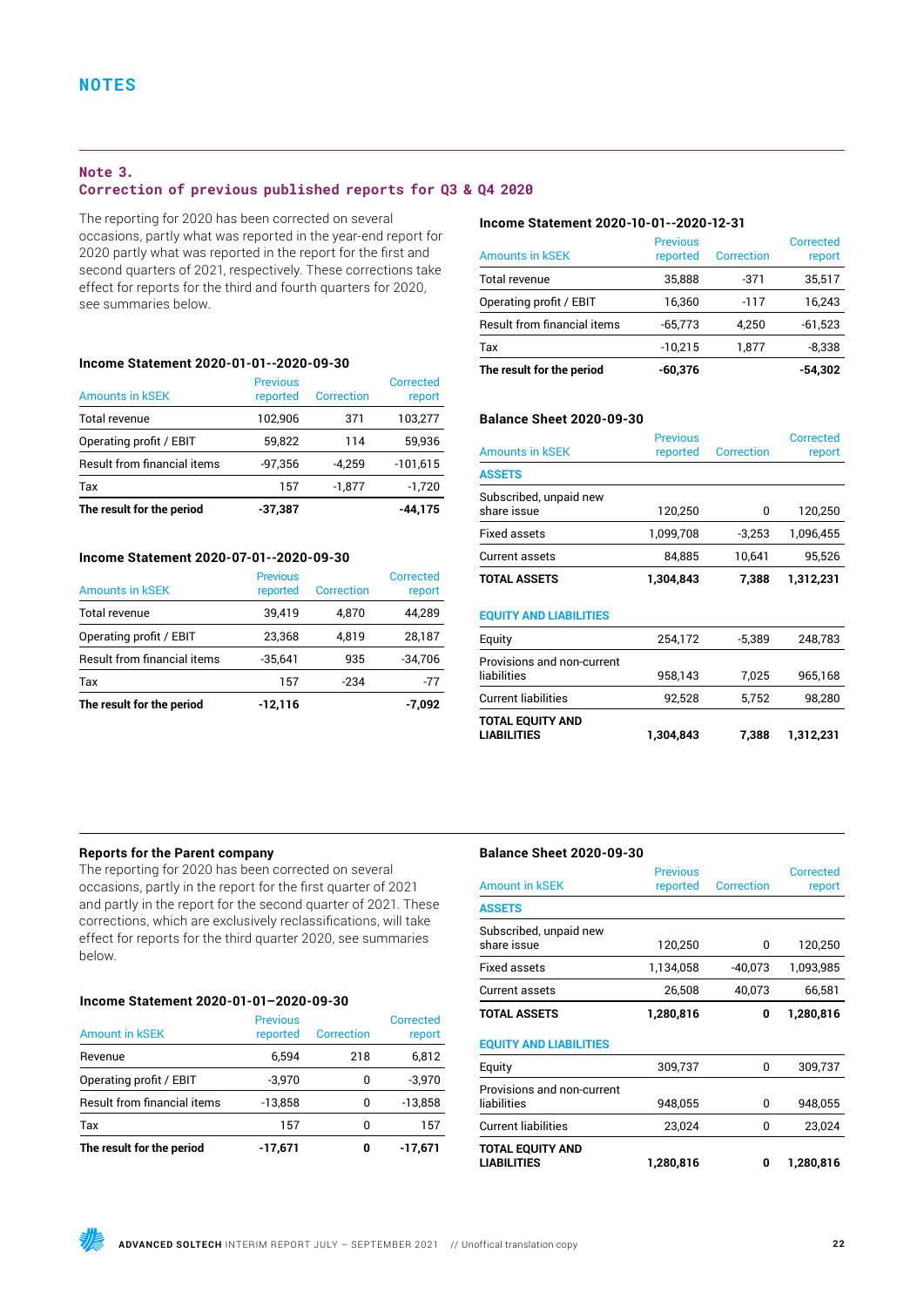## **NOTES**

## **Income Statement 2020-07-01--2020-09-30**

| Tax<br>The result for the period   | 0<br>$-9.092$               | 157        | 157<br>-8.936       |
|------------------------------------|-----------------------------|------------|---------------------|
| <b>Result from financial items</b> | $-6.664$                    | 0          | $-6.664$            |
| Operating profit / EBIT            | $-2,428$                    | -1         | $-2.429$            |
| Revenue                            | 361                         | 218        | 579                 |
| <b>Amount in kSEK</b>              | <b>Previous</b><br>reported | Correction | Corrected<br>report |

## **Income Statement 2020-10-01--2020-12-31**

| <b>Amount in kSEK</b>              | <b>Previous</b><br>reported | Correction | Corrected<br>report |
|------------------------------------|-----------------------------|------------|---------------------|
| Revenue                            | $-359$                      | $-218$     | -577                |
| Operating profit / EBIT            | $-4.495$                    | 0          | -4.495              |
| <b>Result from financial items</b> | $-26.747$                   |            | $-26.746$           |
| Tax                                | 317                         | ŋ          | 317                 |
| The result for the period          | $-30,925$                   |            | $-30,924$           |

## **Note 4. Definition of key performance measures**

#### **Net revenue**

Revenues related to sales of electricity to customers and the electricity grid. Net VAT and any discounts. The measure is used because it shows ASAB's revenues from electricity sales.

#### **Other operating income**

Mainly income related to subsidies. To a lesser extent also other income such as investment grants from Chinese authorities and positive currency effects related to the operational activities. The measure is used because it shows ASAB's revenues from subsidies and income other than direct electricity sales.

## **Net revenue share of total revenue, %**

Net revenue as a share of total revenue. The measure is used since it helps to assess ASAB's reliance on electricity sales in relation to other operating income, notably subsidies.

## **Operating profit (EBIT)**

Earnings before interest and taxes. The measure is used since it provides an overview of the profitability of the operations.

#### **EBIT margin**

Earnings before interest and taxes as a percentage of total revenue. The measure is used since it shows operational profitability over time.

#### **EBITDA**

Earnings before depreciation and amortization, financial items, and taxes. The measure is used to follow up the business's results generated by the day-to-day business and facilitates comparisons of profitability between different companies and industries.

### **EBITDA margin**

EBITDA as a percentage of total revenue. The measure is used since it shows operational profitability over time, regardless of financing, depreciation and amortization.

## **Interest expense**

Interest expense and similar charges less amortization of capitalized borrowing costs, taxes relating to intra-group interest payments and withholding tax on interest payments from China. The measure is used since it enables assessment of whether ASAB can fulfil the commitments under its debt agreements.

### **Amortization of capitalised borrowing costs**

The item "Interest expenses and similar income items" includes this item as part and shows the cost of amortized borrowing costs attributable to, among other things, bond loans. The measure is used since it shows ASAB's expenses related to borrowings, excluding interest expenses.

#### **Result per share**

Profit after tax divided by the weighted average total of shares in the period.

#### **Interest-bearing debt**

The sum of current and non-current portion of bond debt, liabilities to credit institutions, liabilities to Group companies and other non-current interest-bearing debts. The measure is used since it shows ASAB's gross interest-bearing indebtedness.

## **Net interest-bearing debt**

Interest-bearing debt less cash and bank balances. The measure is used because it enables assessment of whether ASAB has an appropriate financing structure and can fulfil the commitments according to its debt agreements.

## **Equity ratio**

Equity divided by total assets per closing balance for each reporting period. The measure is used since it helps to assess ASAB's financial stability.

#### **Installed capacity, MW**

Maximum amount of electric energy output that all operational solar energy plants in ASAB's portfolio can produce, expressed in megawatts. The measure is used since it helps to assess ASAB's earnings capacity.

#### **Electricity produced, kWh millions**

Electric energy generated by all operational solar energy plants in ASAB's portfolio and sold to customers over the period, expressed in millions of kilowatt hours. The measure is used because it allows for comparison of sold volumes over time, as ASAB's customers are invoiced per kWh of electricity used.

#### **Signed agreements, MW**

Planned installed capacity of all signed contracts in ASAB's project pipeline. The measure is used since it helps to assess ASAB's future earnings capacity and required investments from its near-term project pipeline.

#### **Average remaining contract length, years**

Average remaining contract length for Rooftop Agreements across all of ASAB's installed solar energy installations. The measure is used since it helps assess the remaining contract value in ASAB's portfolio of solar energy installations.